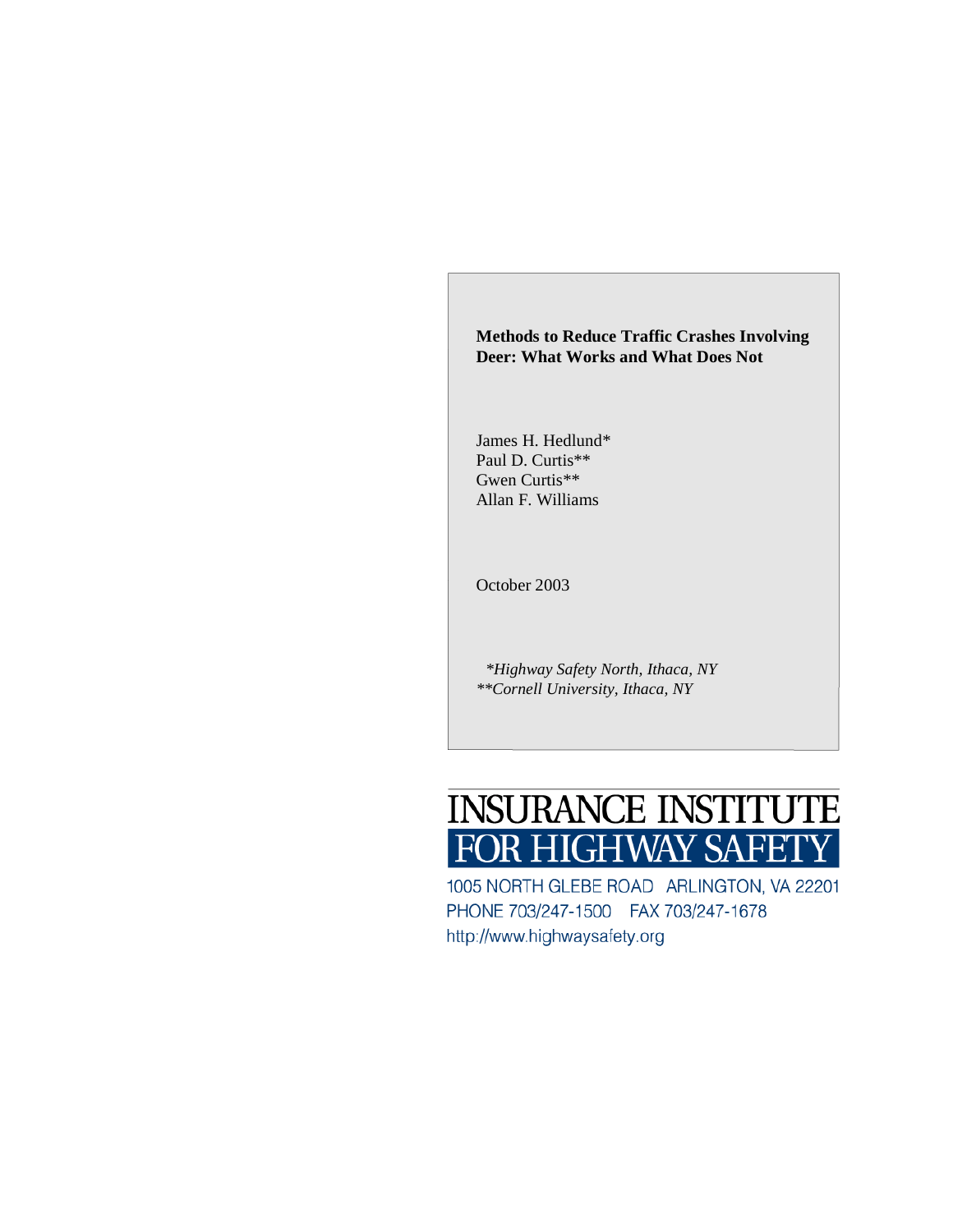## **ABSTRACT**

More than 1.5 million traffic crashes involving deer are estimated to occur each year in the United States. These crashes produce at least \$1.1 billion in vehicle damage and about 150 fatalities annually. Deer-related crashes are increasing as both deer populations and vehicular travel increase. Many methods have been used in attempts to reduce deer crashes, often with little scientific foundation and limited evaluation. This paper summarizes the methods and reviews the evidence of their effectiveness and the situations in which each may be useful. The only widely accepted method with solid evidence of effectiveness is well-designed and maintained fencing, combined with underpasses or overpasses as appropriate. Herd reduction is controversial but can be effective. Deer whistles appear useless. Roadside reflectors appear to have little long-term effect, although additional well-designed evaluations are needed before firm conclusions can be drawn. Both temporary passive signs and active signs appear promising in specific situations, but considerable research is required to evaluate long-term driver response and to improve and test deer detection technology for active signs. Other methods using advanced technology require substantial additional research and evaluation.

## **INTRODUCTION**

Deer and motor vehicles do not share the nation's highways gracefully or safely. Although precise data are not available, the best estimates suggest that more than 1.5 million deer-vehicle crashes (DVCs) in the United States in 2002 produced at least \$1.1 billion in vehicle damage, about 150 human fatalities, and at least 1.5 million dead deer (Conover et al., 1995; DeerCrash, 2003; Williams, 2003a). These numbers are rising every year as both the number of deer and the amount of motor vehicle travel continue to increase.

Many methods have been proposed and implemented in attempts to reduce DVCs. Few have been documented or evaluated well. This summary reviews the methods and evidence of their effectiveness. For the methods with solid evidence we discuss conditions most appropriate for their use. For promising methods we suggest additional research. Finally, we provide data collection and reporting recommendations that, if implemented, will help to understand the DVC problem more clearly and evaluate DVC control methods more accurately.

## **Deer Population and Crash Trends**

Deer inhabit all of the United States, including Hawaii, where they have escaped from captivity. White-tailed deer are common east of the Rocky Mountains, especially in northeastern, southeastern, and midwestern states; mule deer are found from the Rocky Mountains west, with smaller populations of black-tailed deer in some locations. In southern areas, white-tailed deer usually occupy fixed range areas year-round. In northern areas with deep snow, white-tailed deer may travel many miles between summer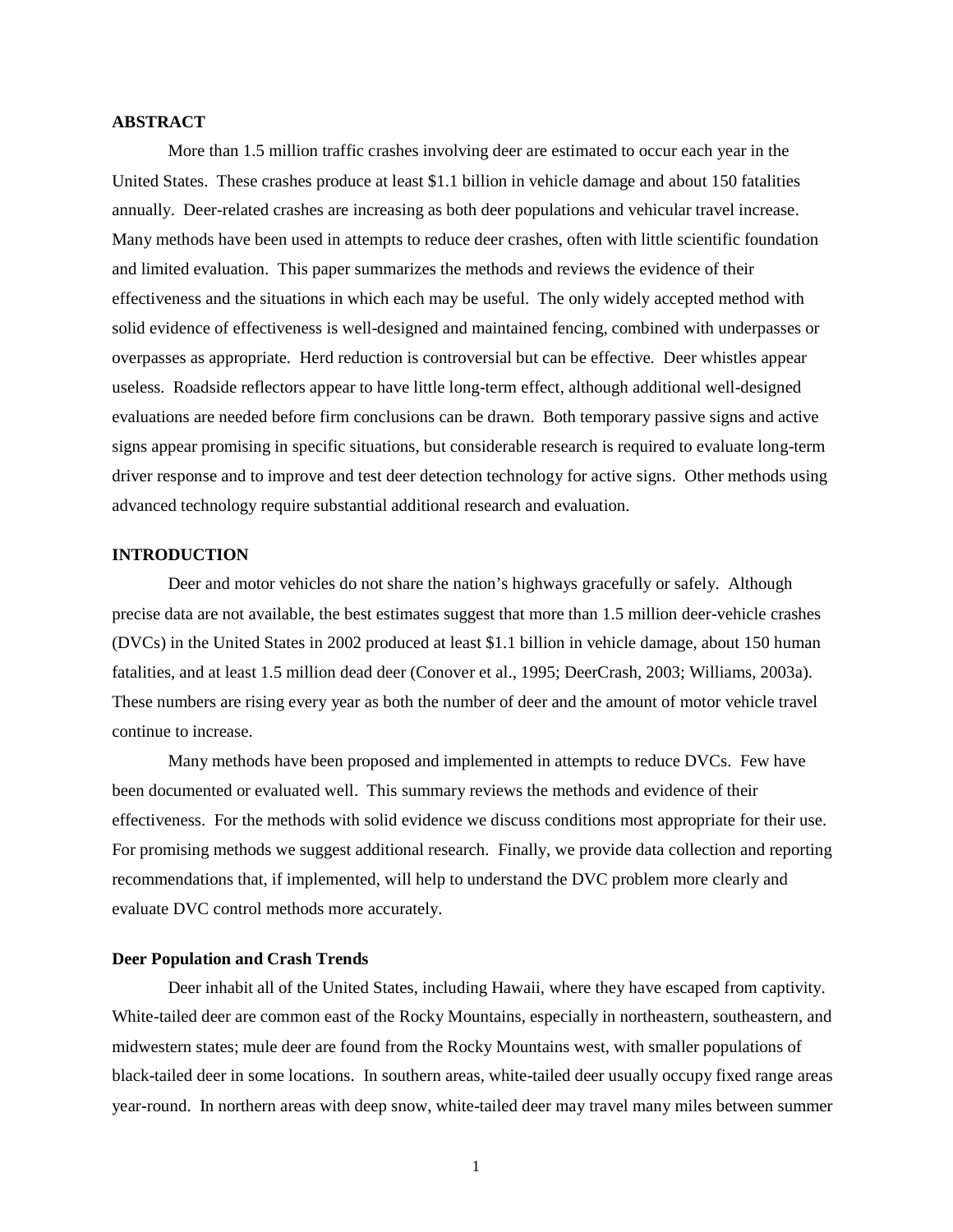ranges and winter deer yards. These movements depend somewhat on winter severity and spring greenup. Mule deer have regular migratory routes between summer and winter ranges.

Deer population totals are difficult to estimate, but there is abundant evidence that deer populations have increased over the past century. McCabe and McCabe (1997) estimated a North American white-tailed population of 24-33 million in 1500, before European settlement began, which dropped below 2 million by 1900 and then rose to 16-17 million by 1997. Other estimates placed the total U.S. deer population at 25-30 million by the end of the twentieth century; for example, Knapp (2001) estimated more than 27 million deer. Knox (1997) estimated that Virginia's deer population increased from about 25,000 in 1923 to about 900,000 in 1994.

Nationwide DVC counts also are difficult to estimate, but there is strong evidence that they are increasing. Most state crash data files record crashes with animals but do not distinguish deer from other animals such as moose, elk, horses, and cattle. The National Highway Traffic Safety Administration (NHTSA) Fatality Analysis Reporting System, a census of all fatal traffic crashes, shows an average of 154 fatal crashes involving animals in the four years 1998-2001, compared with an average of 111 in the four years 1992-95, an increase of 39 percent. NHTSA's General Estimates System estimates about 274,000 total police-reported crashes with animals annually in 2000-01 compared with 222,000 in 1992- 93, an increase of 24 percent (Williams, 2003a). Data from states that distinguish deer from other animals suggest that most animal crashes involve deer: 99.7 percent in Michigan (Highway Safety Information System (HSIS), 1995), more than 90 percent in Minnesota (HSIS, 1995), and 93 percent in Pennsylvania (Williams, 2003a).

DVCs increased by 54 percent in Pennsylvania from 1994 to 2000 (Williams, 2003a), by 51 percent in Iowa from 1990 to 1997 (Hubbard et al., 2000), and by 69 percent in five states combined (Illinois, Maine, Michigan, Minnesota, and Utah) from 1985 to 1991 (HSIS, 1995). In 1999, 16 percent of all reported traffic crashes in Wisconsin were DVCs, up from 5 percent in 1978 (DVCR Working Group, 2000). The number of DVC claims at a major automobile insurance company rose 21 percent from 1998 to 2001 (Williams, 2003b).

Many DVCs are not reported to police. In a small telephone survey in New York, Decker et al. (1990) found that police were notified of about half, and insurance companies of less than half, of the DVCs. Taking the police underreporting into account, Conover et al. (1995) estimated that about 1.5 million DVCs occurred annually in the mid-1990s. The reported crashes alone produced more than \$1.1 billion in vehicle damage (in 1993 dollars); the unreported crashes added additional vehicle damage costs. More recently, an estimated 131,500 DVCs occurred in 2000 in the five upper midwest states of Illinois, Iowa, Michigan, Minnesota, and Wisconsin, producing 23 deaths, 4,650 injuries, and \$222 million in vehicle damage (DeerCrash, 2003).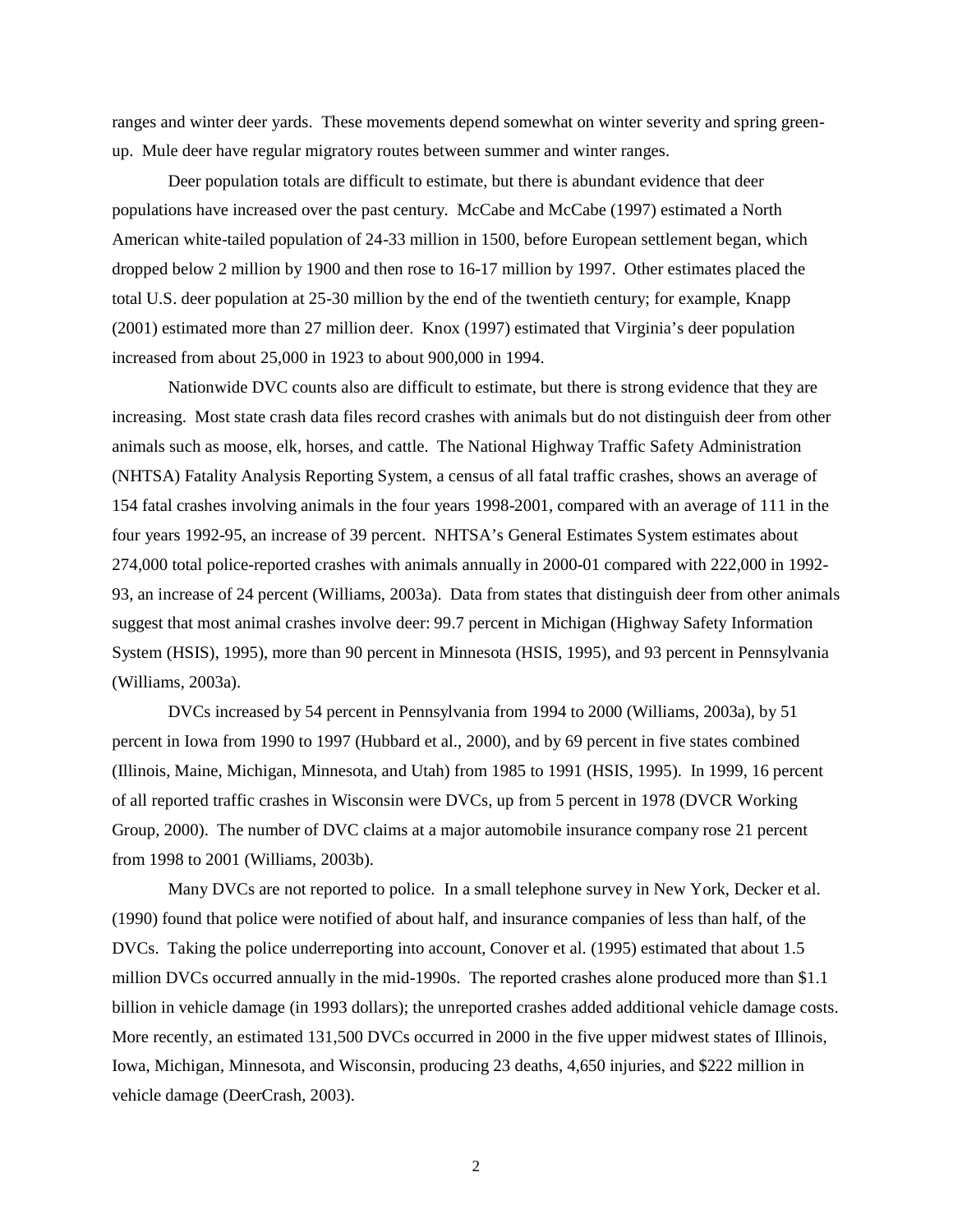DVCs are seasonal. White-tailed deer DVCs peak in October and November during the breeding season, with a secondary peak in May and June as yearling deer disperse from their birth ranges (Allen and McCullough, 1976 (Michigan data); Decker et al., 1990 (New York data); Puglisi et al., 1974 (Pennsylvania data); HSIS, 1995 (data for five states combined)). Mule deer DVCs are most frequent during the spring and fall migrations (Messmer et al., 2000). DVCs occur predominantly in darkness, on high-speed, two-lane, rural roads (HSIS, 1995; Williams, 2003a), especially when forest cover is close to the roadway (Finder et al., 1999).

#### **Study Approach**

We reviewed both published studies and other information obtained from highway safety, motor vehicle insurance, and natural resources sources. Three review studies were especially useful: Danielson and Hubbard (1998), DeerCrash (2003), and Putman (1997). The DeerCrash website (deercrash.com) contains an extensive bibliography and periodically updates summaries of information on specific methods. Studies involving animals other than deer were not reviewed systematically but were included when appropriate.

Three general strategies to reduce DVCs are to modify driver behavior, modify deer behavior, or reduce the number of deer. Each can be attempted in several ways. We summarize the theoretical basis and supporting evidence for each method and assess the available evaluation studies. We did not conduct a formal meta-analysis with specific criteria to define high-quality studies. Rather, we give more weight to methods with evidence from studies with sound designs, controls for potentially confounding influences, adequate sample sizes, and consideration of how the method's effectiveness may change over time.

#### **METHODS TO AFFECT DRIVER BEHAVIOR**

Three methods to affect driver behavior are to increase driver awareness of deer and the possibility of DVCs, improve the visibility of deer on or approaching roadways, and reduce driving speeds so drivers have more time to avoid crashes.

## **General Education**

General education consists of efforts to provide information about DVC dangers so drivers will watch more carefully for deer and drive more slowly. Typical methods include news stories and public awareness campaigns in peak DVC seasons. About half the states use some form of general education (Romin and Bissonette, 1993; Sullivan and Messmer, 2003).

None of the general education campaigns has been evaluated. In other traffic safety areas such as impaired driving and occupant protection, stand-alone general education campaigns have not been effective in modifying driver behavior (O'Neill, 2001; Williams, 1994). Campaigns can be effective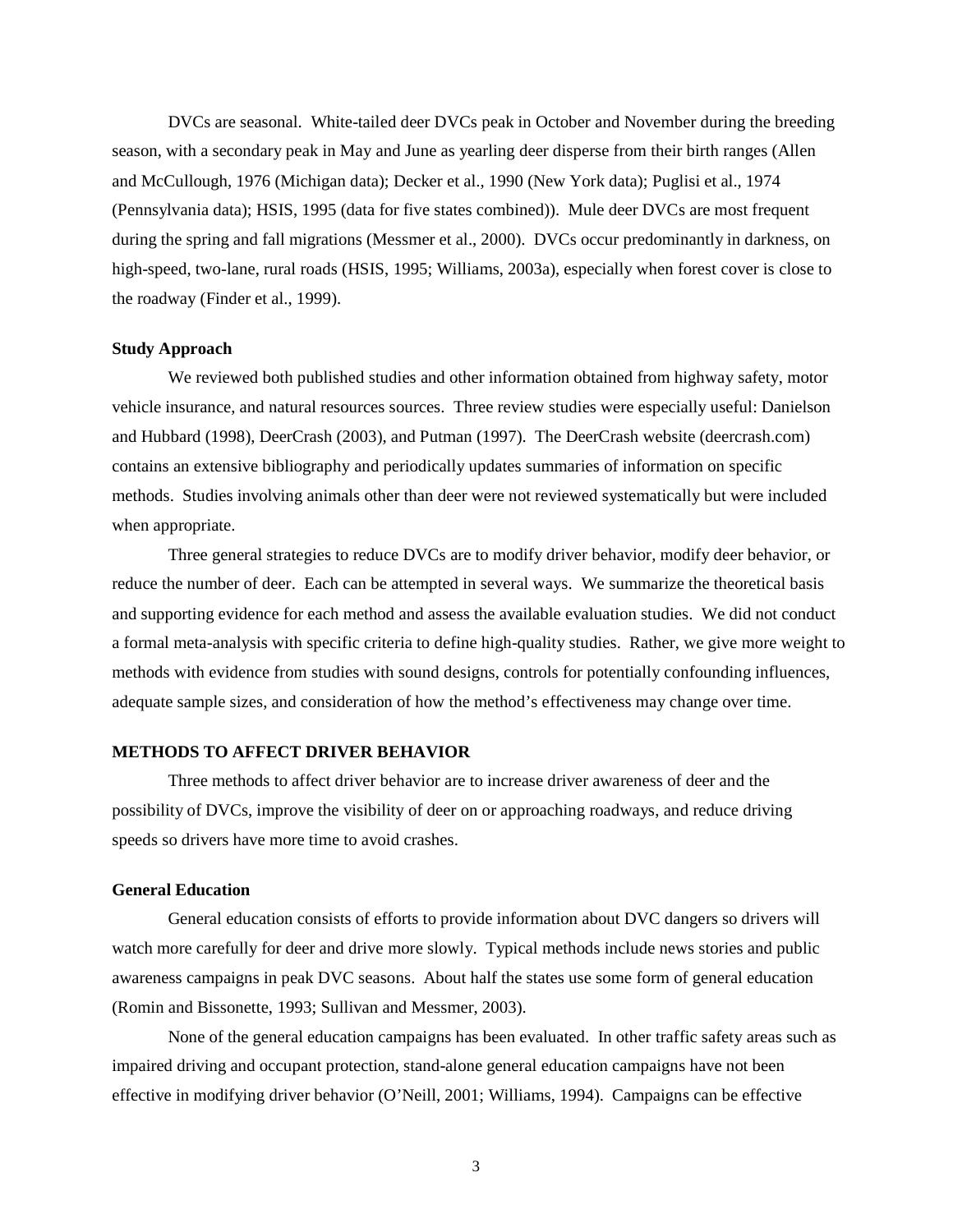when they present new information that directly affects drivers and that is reinforced by something drivers can observe. For example, publicity announcing increased enforcement of a safety belt use law can be effective when the publicity is followed with extensive law enforcement presence. It is unlikely that DVC general education is useful unless it provides information on very specific and time-sensitive situations, such as the beginning of mule deer migration across a short road segment. In these situations, either temporary passive or active signs may be more effective than general campaigns.

#### **Signs**

Roadside signs attempt to warn drivers of specific locations and even times when deer may be present. Passive signs have a fixed message at all times, though they may use lights or animation to attract attention. Active signs are lighted when deer are detected on or near the roadway.

**Passive signs:** Roadway signs warning drivers of deer-crossing locations are used in almost all states (Romin and Bissonette, 1993; Sullivan and Messmer, 2003). Most are passive: fixed signs in fixed locations, with the same message in words or pictures at all times and in all seasons, usually a standard yellow diamond sign with the figure of a deer, as specified in the *Manual of Uniform Traffic Control Devices*.

No studies have evaluated the effectiveness of standard deer warning signs in increasing driver awareness of deer, in reducing driving speeds, or in reducing DVCs. Because passive signs are used so frequently at locations where deer are present only occasionally, drivers probably ignore them (Putman 1997, Sullivan and Messmer, 2003).

**Lighted and animated signs:** Three methods have been used to attempt to increase the effect of deer warning signs. The first is to make the signs more visible with lights, flags, or even a lighted and animated figure of a deer. In a small study of lighted and animated signs, Pojar et al. (1975) found a slight effect on vehicle speeds but no effect on DVCs.

**Temporary passive signs:** The second method, used on roads crossed by mule deer migration corridors, installs or uncovers passive signs only during migration periods. Messmer et al. (2000) used large warning signs with battery-powered flashing amber lights at the ends of a two-mile and a four-mile roadway section, together with smaller flashing signs at each milepost within the two sections. Travel speeds during three migration periods when the signs were displayed and activated dropped about 8 mph from pre-migration levels, and DVCs dropped by 50 percent in the spring and 70 percent in the fall migration compared with three previous years. In a more extensive study of the same technique, using a more powerful research design, Sullivan et al. (preprint) placed similar temporary lighted signs on five roadway sections in three states with an adjacent section, separated by a buffer section, as a control. DVCs were about 50 percent lower in signed than in control sections across all sites. Vehicle speeds also were lower in signed sections.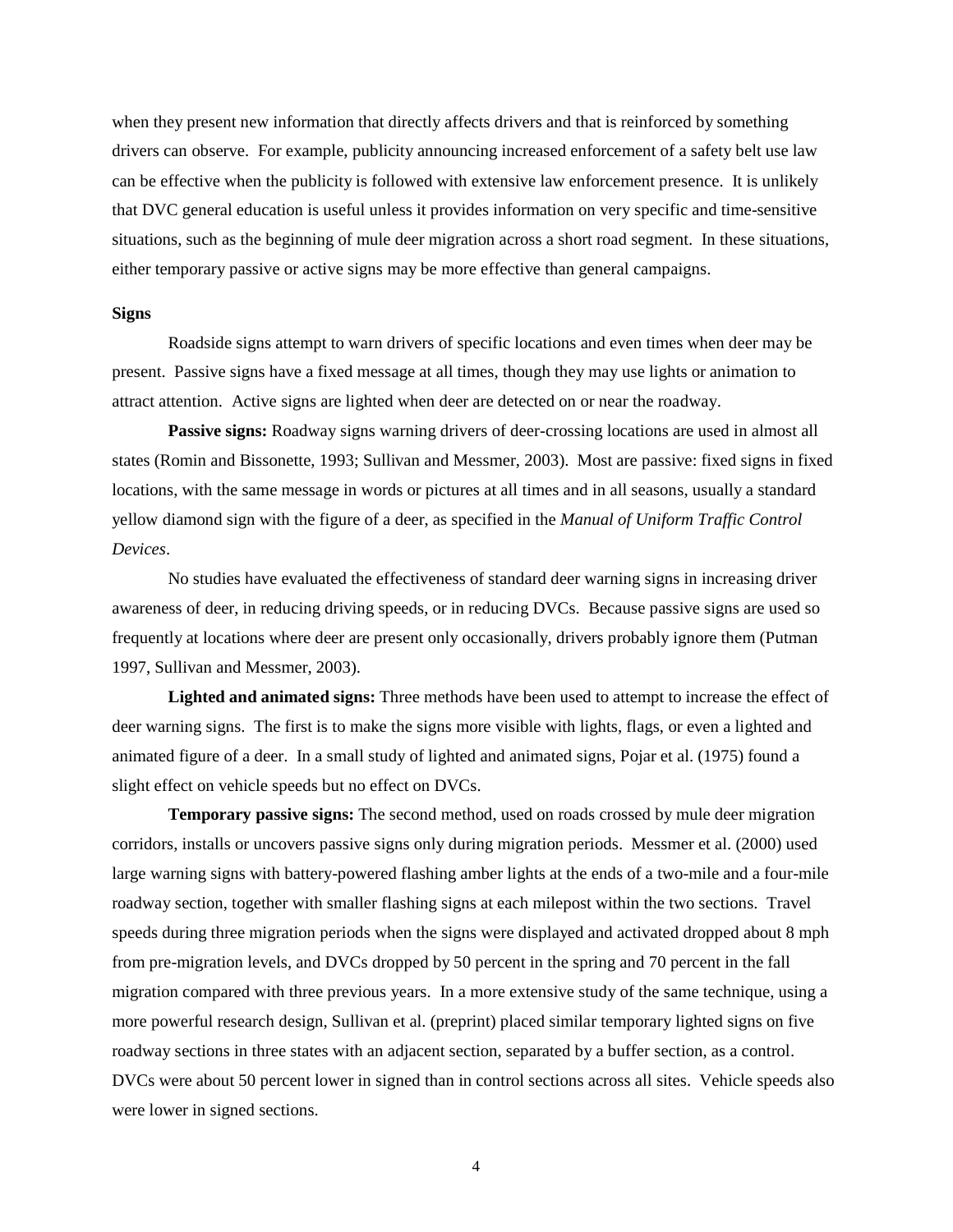**Active signs:** The final method uses signs that are activated only when deer are detected near the roadway. Detection methods include infrared light (in Minnesota), radar (Wyoming), laser (Washington), radio frequency beams parallel to the roadway (Indiana), and heat detection cameras (British Columbia). In Washington, radio collars have been attached to 8 elk in a herd of 80 near a segment of Highway 101. Flashing "elk warning" signs are activated when any of the collared elk come within one-quarter mile of the roadway (DeerCrash, 2003).

The only evaluation of these methods to date is a small study of a segment of U.S. 30 in Nugget Canyon, Wyoming (Gordon et al., 2001). An eight-foot fence was erected along both sides of the roadway, with a 300-foot gap through which migrating deer could cross. Two deer detection systems were used: infrared heat sensors, and geophones that detect ground vibrations combined with infrared light beams that detect motion across the beam. Both systems detected almost all deer (very few false negatives). The heat sensor system also was activated by birds and snow (more than 50 percent false positives), while the combined geophone and infrared system had no false positives. Vehicle speeds dropped by about 4 mph when the "deer on road when lights are flashing" sign was lighted, regardless of whether the sign was triggered by a deer, a false positive, or remotely by a researcher. DVC data were not collected, and it is unclear whether the observed speed reduction would be large enough to affect DVCs.

In summary, standard passive signs, although low-cost and low-maintenance, are unlikely to have any effect, though no evaluations substantiate this conclusion. The one study of lighted signs showed no effect on DVCs. Initial results are encouraging for temporary passive signs used in defined mule deer migratory corridors during migratory periods, which can vary from year to year. More testing is needed before the potential of active signs can be evaluated accurately. The two main issues are to refine detection technology to minimize false positives and false negatives and to determine the effects of these signs on driver behavior and DVCs.

## **Deer Visibility**

The sooner a driver sees a deer on or approaching a roadway, the better the chance of avoiding a crash. Deer visibility can be improved through roadway lighting, roadside clearing, or methods to enhance drivers' nighttime vision.

**Roadway lighting:** Roadway lighting is commonly used to improve driver vision in urban areas, freeway interchanges, and other potentially dangerous locations. Because most DVCs occur at night, roadway lighting is an obvious potential countermeasure. In the only study of the effect of roadway lighting on DVCs, Reed and Woodard (1981) studied a single three-quarter-mile section in Colorado using a one week on/one week off design. The lighting did not affect overall deer crossings or driving speeds, and the study was too small to detect an effect on DVCs.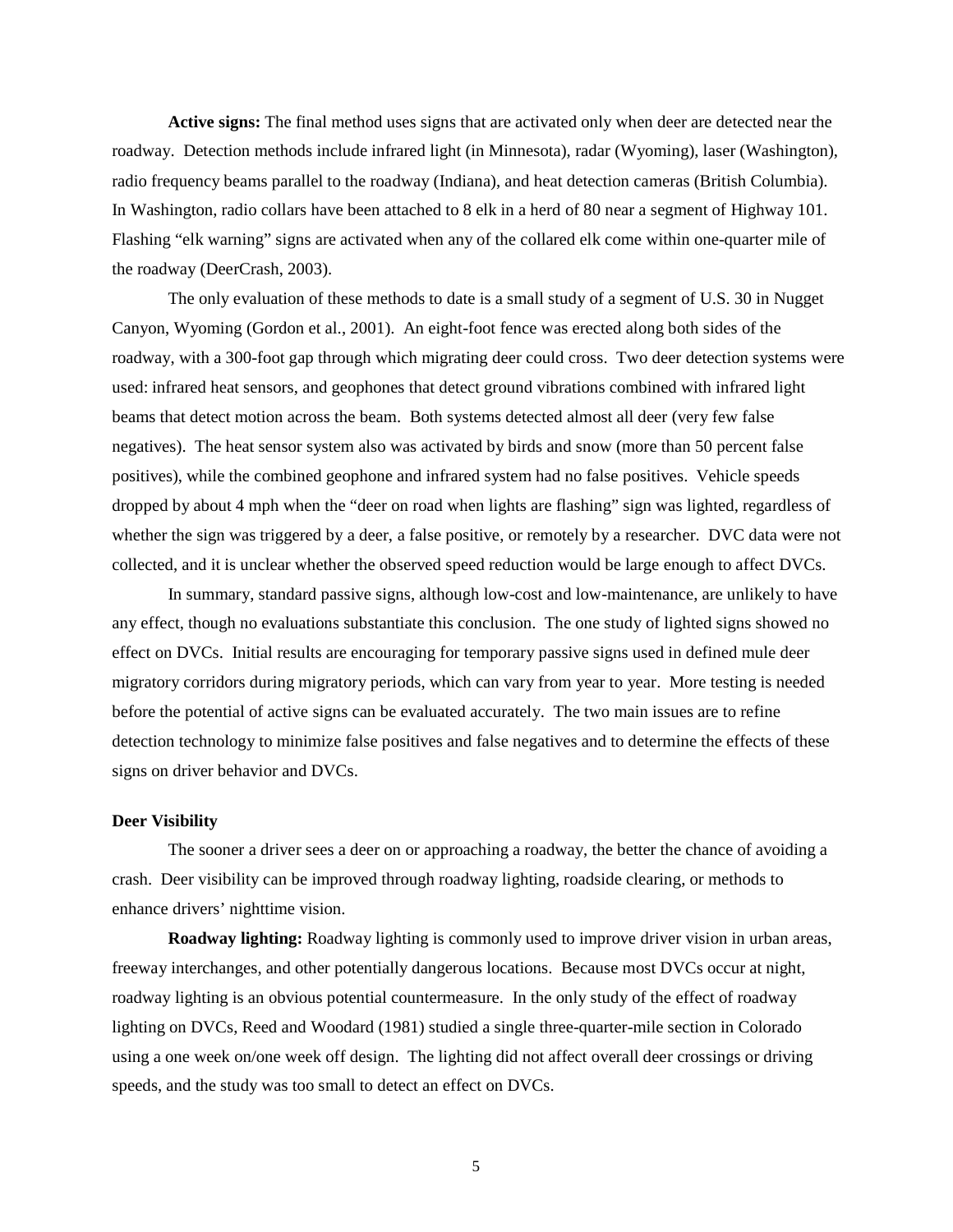Roadway lighting is expensive. Only two states reported using lighting to control DVCs (Romin and Bissonette, 1996). It is unlikely to be useful except in very specialized situations.

**Roadside clearing:** A broad clear roadside area allows drivers to see deer that may enter the road and reduces forage that may attract deer close to the roadway. Finder et al. (1999) found that the most important landscape or topographical feature predicting high DVC sites in Illinois was the distance between the roadway and forest cover. In a study in Norway, Jaren et al. (1991) found that a clear 20-30 meter strip reduced crashes between railway trains and moose by more than 50 percent. Putman (1997) and Bruinderink and Hazebroek (1996) recommend reducing forage near the roadside. Roadside clearing raises many issues beyond DVC control, such as the costs of acquiring roadside right-of-way and of maintaining a clear area, the potential safety benefits if trees adjacent to the roadway are removed, and the aesthetics of cleared areas along secondary roads.

**Infrared detection from vehicles:** A potential long-term strategy to improve drivers' night vision is to equip vehicles with infrared technology that can detect deer and other heat-emitting objects and transmit information to drivers on heads-up displays. These systems have been introduced recently in Cadillacs (General Motors, 2000) and as aftermarket equipment for heavy trucks (Bendix, 2002), but their effects on DVCs have not been evaluated. Any strategy involving vehicle modifications requires many years to implement in the majority of the vehicle fleet.

### **Speed Limits**

An approach often suggested to reduce traffic crashes in many situations is to attempt to reduce travel speeds through lower speed limits. Unfortunately, lower speed limits do not necessarily produce lower travel speeds (Transportation Research Board, 1998). The only study to evaluate the effects of speed limit changes on wildlife crashes involved short road segments in the highly regulated environment of Jasper National Park. Bertwistle (1999) compared sheep and elk crashes for eight years before and eight years after the speed limit was reduced from 90 to 70 km/h on three highway segments of 2.5 km, 4 km, and 9 km. He found that sheep crashes *increased* on these segments and decreased on adjoining segments where the speed limit remained at 90 km/h. Elk crashes increased on the speed-limit-reduction segments and increased more on the unchanged segments. No travel speed data were collected to measure the direct effect of the speed limit change. Bertwistle notes that differences in sheep and elk behavior likely explain the crash result differences.

Speed limit reductions together with deer warning signs may be useful in very specific locations with high deer populations or migration routes. However, unless speed limits are actively enforced, they are unlikely to affect travel speeds significantly, and perhaps not even then. Although seven states reported reducing speed limits in an attempt to control DVCs (Romin and Bissonette, 1996), the effects of these speed limit reductions have not been evaluated.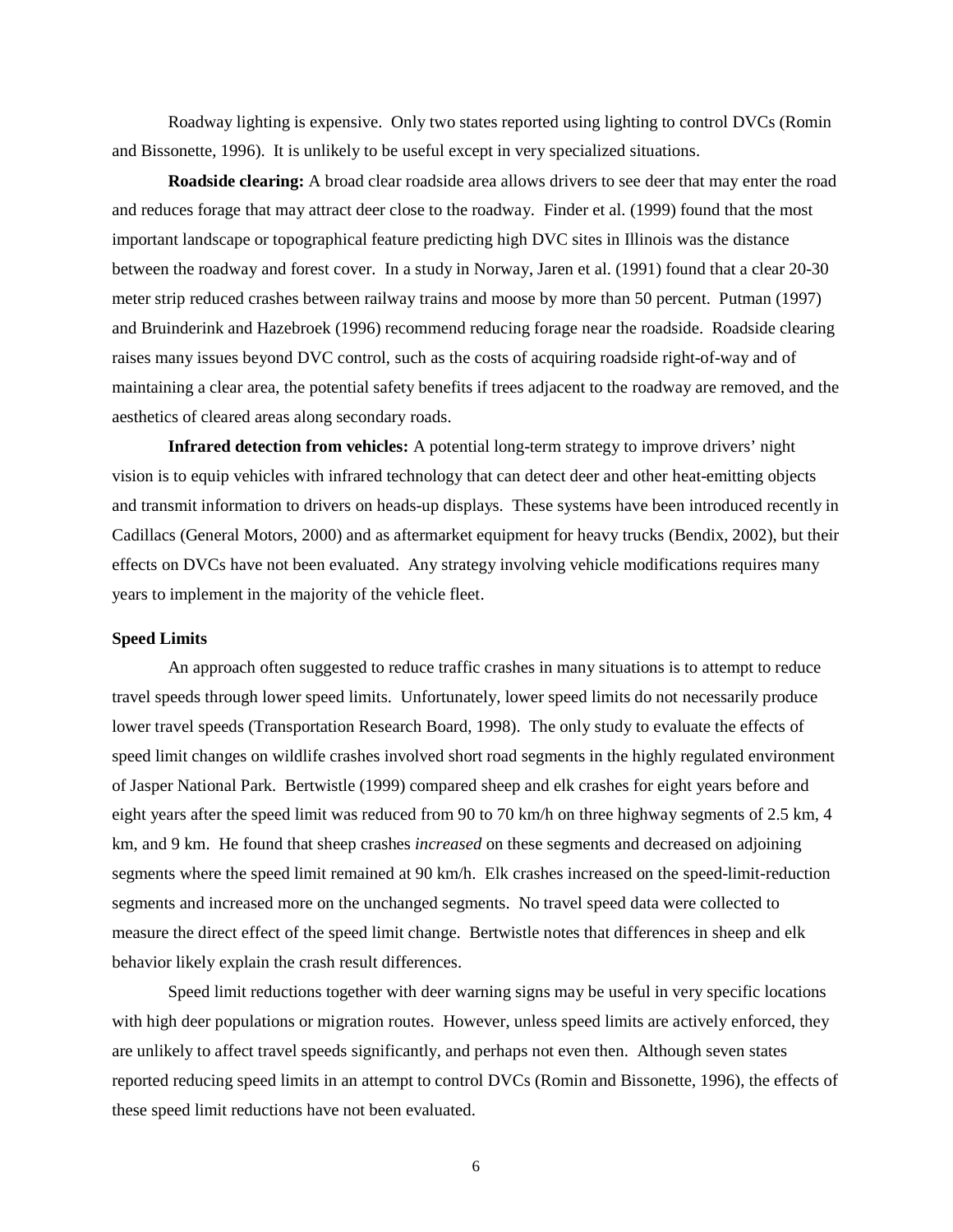#### **METHODS TO AFFECT DEER BEHAVIOR**

Deer behavior management strategies attempt to either physically block deer from the roadway or make the roadway less attractive to deer by appealing to their senses of sight, sound, or smell.

## **Physical Control**

**Fencing:** Fencing provides a physical barrier that attempts to prevent deer from entering the roadway. Every review of DVC control methods during the past 20 years has concluded that properly designed and maintained fencing, used together with appropriate underpasses, overpasses, and one-way deer gates, is the most effective method for reducing DVCs both in the United States (Danielson and Hubbard, 1998; Reed et al., 1979) and in Europe (Bruinderink and Hazebroek, 1996; Putman, 1997; Staines et al., 2001). State wildlife administrators agree, while state highway administrators rank fencing second to reducing deer herd size (Sullivan and Messmer, 2003). In 1992, 11 states had erected fencing to reduce DVCs (Romin and Bissonette, 1996). Crashes with moose were reduced by 80 percent after about 1,300 km of main roads in Sweden were fenced (Lavsund and Sandegren, 1991).

Aside from herd reduction, fencing is the only DVC method that unquestionably is effective if applied properly. Fencing that is sufficiently high, strong, long, and well-anchored with no gaps or tunnels will prevent deer from crossing a fenced road section. The issues with fencing involve the details and side effects.

- *Physical characteristics:* Fencing must be sufficiently high and long. Several studies have found 2.4 m (7.8 ft) fencing effective (Ward, 1982 (in Wyoming); Reed et al., 1982 (in Colorado); Ludwig and Bremicker, 1983 (in Minnesota)). White-tailed deer will jump a 2.2 m (7.4 ft) fence in search of food (Bellis and Graves, 1978). Fencing must extend far enough along a roadway to discourage deer from detouring around the ends of the fenced section. The necessary length depends on deer movement patterns. After one year's experience, Ward (1982) extended a fenced section from 6.7 to 7.8 miles and reduced end runs substantially. Electric fencing, currently being studied in Michigan, may provide an effective alternative to chain-link fencing (DVCR Working Group, 2000). Curtis et al. (1994) summarized the characteristics and effectiveness of various fencing types used to prevent deer from damaging crops.
- *Maintenance:* Regular checks are required to repair tunnels and breaks caused by erosion, animals, falling trees, and people. Deer regularly test a fence and are quick to pass through any breaks or gaps (Ward, 1982). Deer can crawl though openings less than 10 inches high under a fence (Bellis and Graves, 1978; Falk et al., 1978).
- *Effect on deer movements:* Fencing design should consider deer movement patterns and provide safe passage routes, as appropriate, through underpasses or other methods.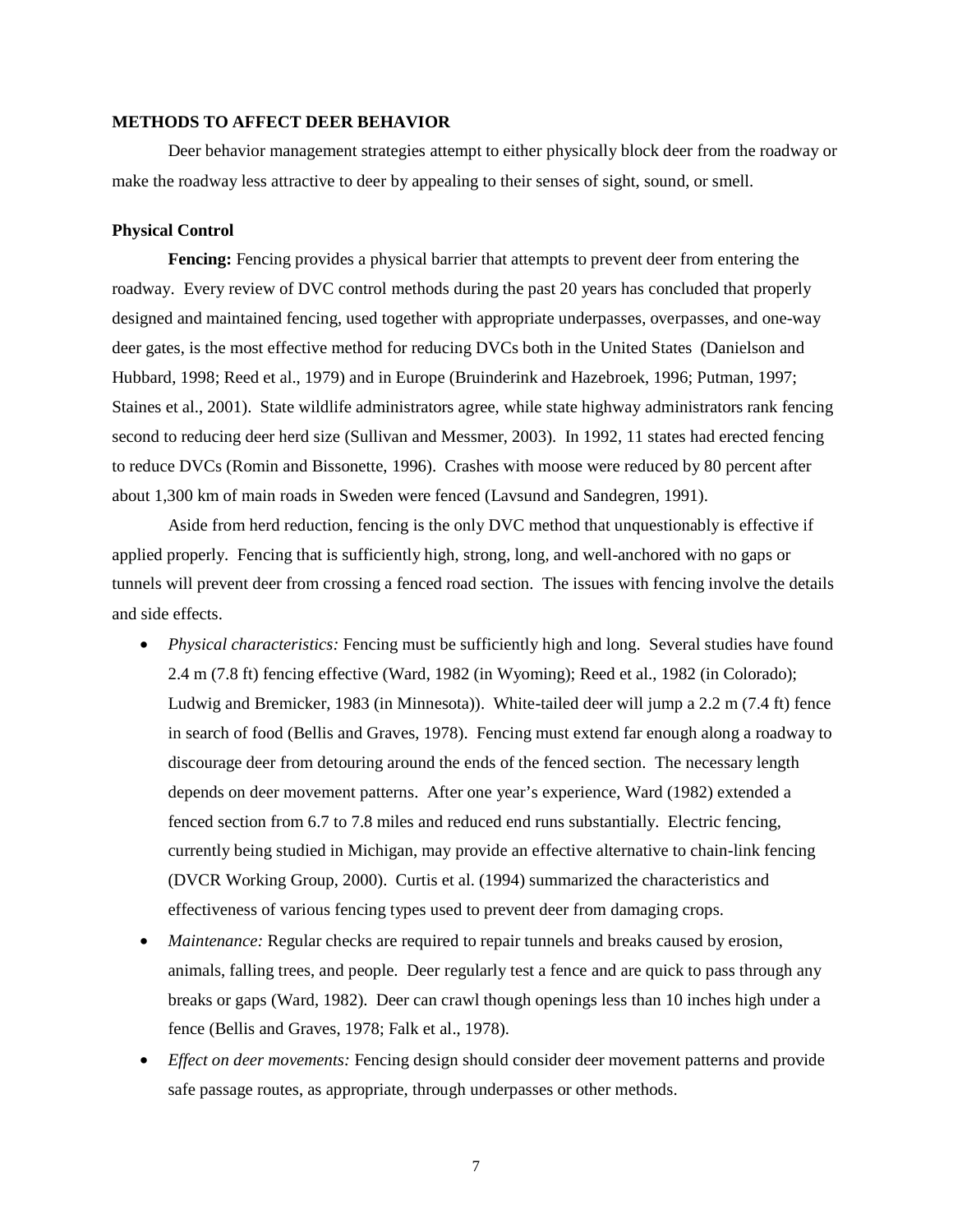- *Escape routes:* Deer that manage to enter a fenced roadway need some way to escape. One-way gates have been found generally successful (Reed et al., 1974; Ward, 1982; Ludwig and Bremicker, 1983).
- *Costs:* Effective fencing is costly to construct and maintain. Iowa recently estimated construction costs for 8 ft chain-link fence on one side of a roadway at \$42,000 per mile (Danielson and Hubbard, 1998).
- *Other effects:* Roadway fencing or more substantial physical barriers may have other benefits such as reducing noise in adjacent properties or preventing pedestrian access to high-speed roads. Fencing and barriers may have positive or negative aesthetic implications.

**Underpasses and overpasses:** Deer underpasses, and more rarely used overpasses, allow deer to cross a roadway without encountering vehicles. Deer sometimes use underpasses or overpasses created when highways cross rivers or tunnel through ridges. Seven states report using underpasses specifically to allow deer crossings (Romin and Bissonette, 1996). Olbrich (1984) noted 824 under- and overpasses for animals on 823 km of federal highway in West Germany. To be effective, fencing or other barriers are required to channel deer to underpasses and overpasses.

Ward (1982) describes how a system of fencing and six underpasses was used along 7.8 miles of interstate highway crossing a mule deer migration route. The system did not disrupt deer movement and virtually eliminated DVCs. Other studies consider whether and how underpasses and overpasses are used rather than how they affect DVCs. Deer can be reluctant to use them, even when highly motivated to move along a migration route or to forage (Reed et al., 1975). Deer can remain wary or frightened even after several years of experience with the same underpass (Reed, 1981). Ward (1982) placed forage in underpasses to attract deer.

Factors affecting the use of underpasses and overpasses include their locations in relation to natural deer paths, size (wide openings and short lengths), design (earth floors), visual appearance (exit clearly visible from entrance, light walls and ceiling), and woody cover at the entrances (Danielson and Hubbard, 1998; Hartmann, 2003; Putman, 1997). In particular, some studies propose a minimum acceptable underpass "openness factor" of entrance area divided by underpass length (Putman, 1997).

Fencing and underpasses have been used to assist various species. Hartmann (2003) summarizes several case studies of underpass and overpass use by elk, bear, panther, mountain goats, and even salamanders. Singer and Doherty (1985) describe an underpass construction for mountain goats that directed almost all goats under rather than across the highway. Foster and Humphrey (1995) review other useful studies.

Underpasses and overpasses are expensive when included in original highway construction. Adding them to an existing highway is even more expensive.

<sup>8</sup>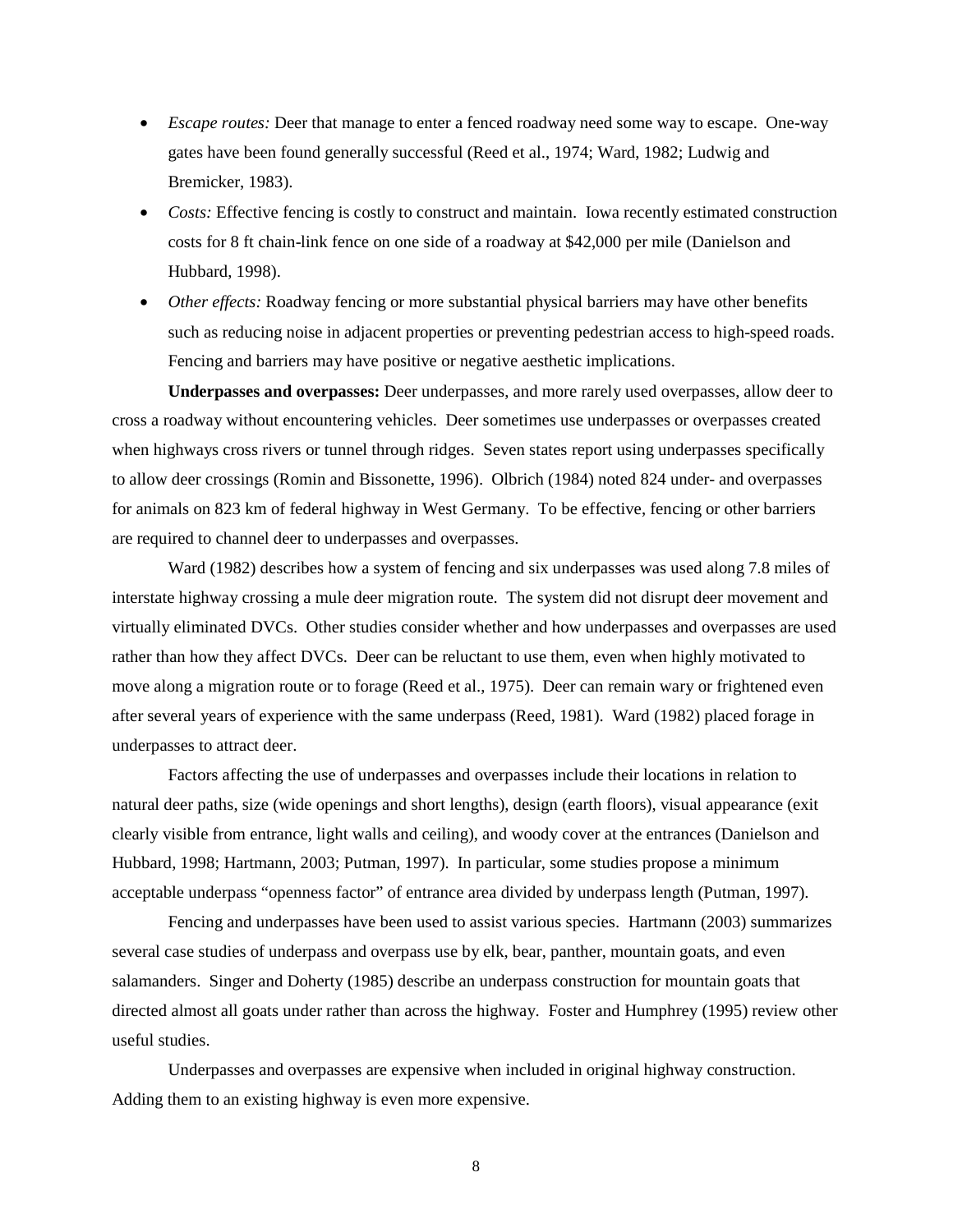**At-grade crosswalks:** Crosswalks may provide a middle ground between a fully separated underpass or overpass and uncontrolled crossings marked only with signs. In the only study to date, Lehnert and Bissonette (1997) installed nine crosswalks on about 13 miles of two-lane and 4 miles of divided four-lane highways in Utah, with similar adjacent roads used as controls. At each crosswalk, fencing and landscaping directed deer to the crosswalk area. Because fencing was not permitted on the highway shoulder, the deer were channeled to the highway on a dirt path bordered by cobblestones. A similar path bordered by cobblestones crossed the divided highway's median strip. White painted cattleguard lines bounded the path across the highway surface. One-way gates in the fencing near the crosswalks allowed deer that moved beyond the crosswalk area to leave the roadway. Passive signs warned drivers to expect deer in the crosswalk areas.

The crosswalks appeared to decrease DVCs by about 40 percent, although the small sample size precluded any definitive conclusions. The crosswalk design of cobblestones and cattleguard stripes directed many, but not all, deer across the road as intended. Although drivers may have been more alert for deer at crosswalk areas, fewer than 5 percent responded to crosswalk signs by slowing down or turning on their high-beam headlights.

Crosswalks may be worth additional study to determine if design improvements can contain deer more effectively and if active signs that detect deer in the crosswalk area can improve driver awareness and actions.

Crosswalks, underpasses, and overpasses are more likely to be effective for western mule deer than eastern white-tails. Mule deer have defined migratory routes across highways, so DVCs are confined to relatively few locations where these expensive control methods can be justified. In contrast, white-tailed deer crashes occur throughout substantial lengths of two-lane, rural roads (Maine Department of Transportation, 2002). Further, DVCs occur most frequently in the fall breeding season, when antlered males are chasing females. At these times, crosswalks or other methods short of the complete physical control provided by substantial fences are unlikely to keep deer off the highway.

## **Sensory Control**

**Reflectors:** Reflectors, used in Europe and some areas of the United States for more than 30 years, are the most contentious DVC control method. They have strong advocates, strong opponents, and conflicting results from more than 10 studies. The most commonly used and most frequently evaluated system, manufactured by Swareflex, consists of reflectors installed on posts at regular intervals along the roadway. Light from vehicle headlights is reflected to form a continuous "visual fence" of red, bluegreen, or white light that deer are expected not to cross. Red reflectors form a visual barrier that humans cannot detect, so that it does not distract drivers. In 1992, 22 states reported using reflectors (Romin and Bissonette, 1997).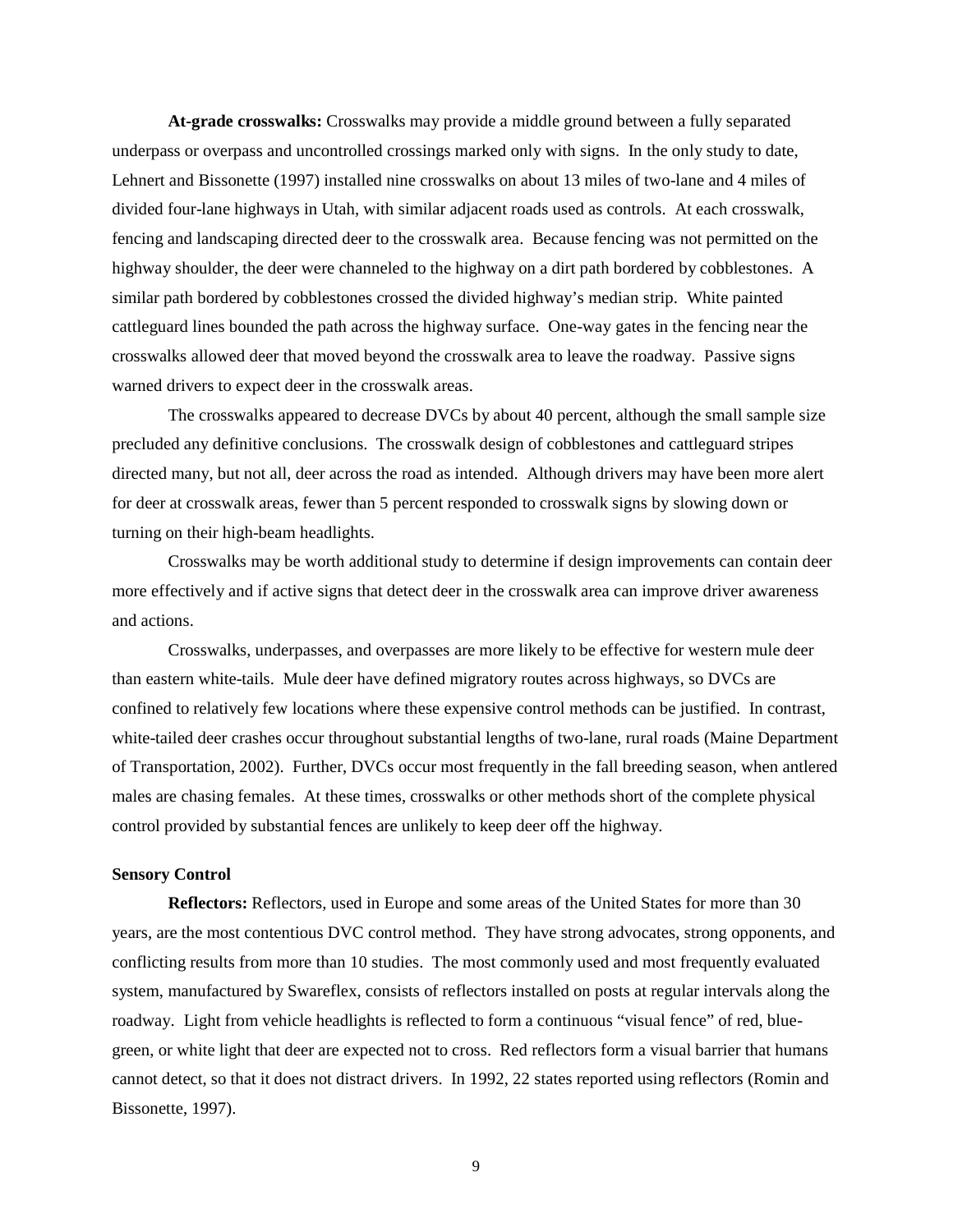The basic behavioral questions about reflectors are whether deer can see light in the wavelengths used, whether deer are reluctant to cross such light beams, and whether deer become habituated to light beams over time. Zacks (1986) studied the effect of red and white light from Swareflex reflectors on penned white-tailed deer. He found no evidence that a beam of red or white light produced by reflectors from a static source, as opposed to a moving vehicle, affected deer behavior. Ujvari et al. (1998) exposed fallow deer in a large forested area to light from WEGU reflectors (a design similar to Swareflex) during a period of 15 nights. They found the proportion of deer that did not react to the reflected light increased over time: on the first night, 99 percent of the deer fled from low-intensity reflected light, while on the final three nights about 40 percent were completely indifferent to higher intensity light.

DeerCrash (2003) describes and summarizes 10 studies that attempt to evaluate the effect of roadside reflectors on DVCs using different study designs. The overall results are at best ambiguous.

- Four studies used designs that alternately cover and uncover the reflectors along a roadway segment. One found reflectors effective and three did not.
- Four studies used before/after designs. One found reflectors effective, one did not, and two had inconclusive results.
- Two studies used treatment/control designs. One found that reflectors were effective at some sites but not at others and the other study found no effect.

The best study in terms of its design, size, and power is Reeve and Anderson (1993), who used a cover/uncover design with control segments for three years on a 24.1 km segment of U.S. 30 in Wyoming that crosses a major mule deer migration route. They recorded 126 DVCs when the reflectors were uncovered, 64 when covered, and 147 on control segments. They concluded that the reflectors had no effect on DVCs.

Schafer and Penland (1985) provide the most positive site-specific evidence of effectiveness. They studied four roadway sections totaling 3.68 km in Washington during three years, in an area populated largely by white-tailed deer. They also used a cover/uncover design but with no control segments. They recorded 52 DVCs when reflectors were covered and only 6 when uncovered, concluding that the reflectors were highly effective.

Pafko and Kovach (1996) summarize results from a larger but less controlled application in Minnesota. Reflectors were installed at 16 road segments totaling 16.35 miles, four segments each in coniferous forest, prairie farmland, central hardwood, and metropolitan hardwood habitats. Average annual DVC counts on these segments for several years before and seven years after installation show 79 to 90 percent reductions in DVCs in the three rural habitats from pre-installation DVC averages of 98 to 214. In the metropolitan habitat, DVCs increased by 87 percent from a pre-installation average of 11.8.

These three examples illustrate the difficulties of drawing definitive conclusions from even the best studies. The very substantial reductions from high DVC totals found by Pafko and Kovach (1996)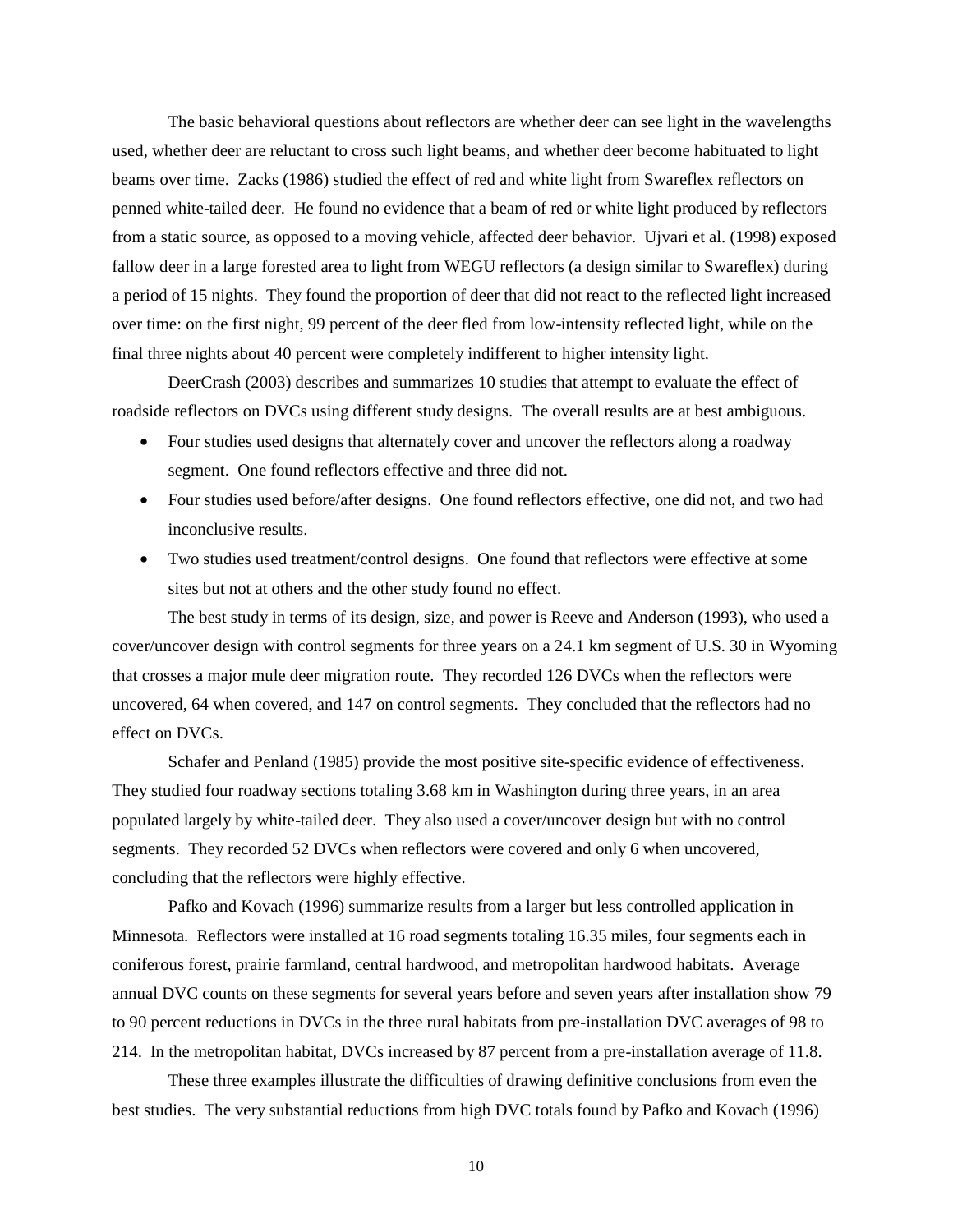suggest significant effects even though their simple before/after design does not control for other factors that may influence DVCs and their DVC counts may not be completely accurate. However, the authors note that estimated statewide deer populations were increasing during the study, DVCs did not decrease substantially on other roads, and the reductions appeared stable for several years. The increase in metropolitan areas may be due to small sample sizes, traffic volume increases, or reflector ineffectiveness on heavily traveled roads. Reeve and Anderson (1993) and Schafer and Penland (1985) reach very different conclusions from similar studies. Schafer and Penland had a considerably smaller study, with no control area, in an area populated largely by whitetails, while Reeve and Penland's study was on a mule deer migratory route.

If reflectors are effective, they offer obvious advantages. They are cheaper to install and maintain than physical barriers created with fencing and underpasses, though their cost is not insignificant — an estimated \$8,000 to \$10,000 per mile for installation (Danielson and Hubbard, 1998) plus annual maintenance to repair or replace damaged reflectors. Reflectors form a barrier only when vehicle headlights are present, so they allow deer to cross roads freely during daylight hours. However, the evaluations to date leave many questions unanswered. There appears to be no solid behavioral evidence that deer are reluctant to cross a light beam produced by reflectors. Do deer cross a beam at will, as suggested by Zacks (1986)? Do deer become habituated to such a beam, as found by Ujvari et al. (1998)? Are reflectors effective on high-volume roadways where there are few breaks in traffic to permit deer to cross? Are they effective on migratory routes or low-volume roads through established range areas where deer move freely?

Simple metal mirrors to reflect vehicle headlights as white light flashes also have been installed in a manner similar to reflectors. It appears that deer rapidly become accustomed to them, and they corrode quickly (Gilbert, 1982; Putman, 1997). Lavsund and Sandegren (1991) concluded from a large experiment that mirrors had no effect whatsoever on moose crashes in Sweden.

**Flagging:** An early attempt to influence deer behavior through sight was based on the observation that white-tailed deer raise their tails as a warning sign to other deer. Graves and Bellis (1978) placed rear-view silhouette models of deer with raised tails along a highway. These deer flag models did not affect deer movements (see also DeerCrash, 2003).

**Whistles:** Deer warning whistles have been available to the public for more than 20 years. A typical whistle is attached to a vehicle and produces ultrasonic noise in the range of 16-20 kHz when vehicle speed exceeds about 30 mph (DeerCrash, 2003). Whistles are based on the presumption that deer can hear and will be warned away from noise in this range. Twenty states reported using whistles in 1992 (Romin and Bissonette, 1997), although state wildlife agency and transportation department administrators ranked whistle effectiveness lowest of all common methods (Sullivan and Messmer, 2003).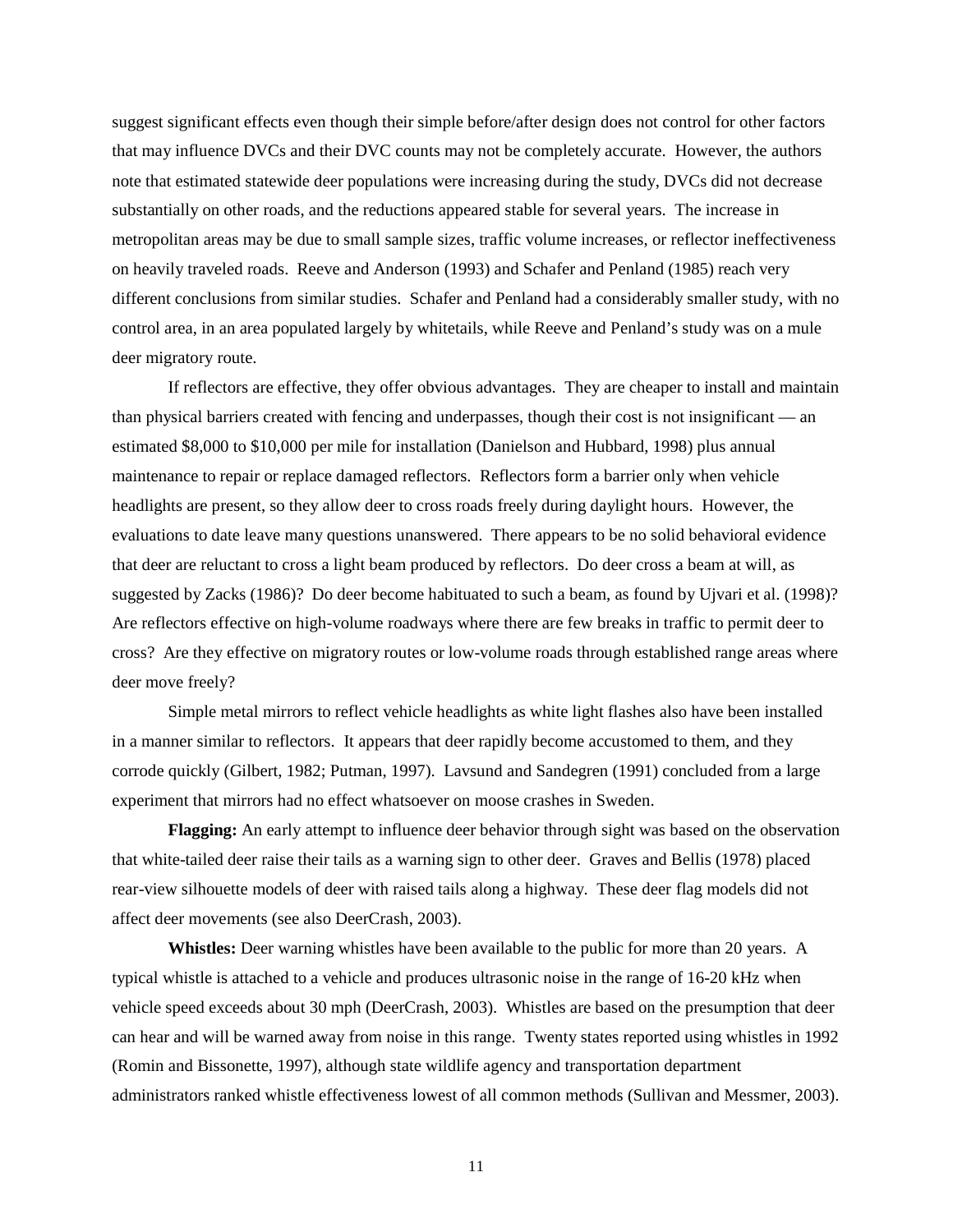Romin and Dalton (1992) conducted the only high-quality study of whistle effects. They drove past 150 groups of deer at distances up to 100 meters and a speed of 65 km/h, observing deer behavioral responses. Two common brands of whistles had no effect on deer behavior, even when deer were within 10 meters of the road. Romin and Dalton were unaware of any research demonstrating that deer are frightened by sound in the range produced by whistles. In a review of the effects of sound on animals and birds of many species, Bomford and O'Brien (1990) concluded that sounds of the type produced by whistles (steady noise rather than specific alarm or distress signals) may influence movements in the short term but that mammals and birds become accustomed to these sounds after long or frequent exposure.

Several less scientific reports and considerable anecdotal evidence either support or deny the effectiveness of whistles. For example, Cline (1989) reported on a one-year test of whistles attached to 42 Michigan State Police vehicles in five locations; 43 vehicles in five other locations served as controls. There were 14 DVCs involving police vehicles in the test locations and 5 in the control locations during the prior year; during the experimental year, there were 5 DVCs in each location. Based on these results, Cline concluded that the whistles were effective.

Roadside whistles, as opposed to vehicle-mounted whistles, are being tested in Saskatchewan (Beaupré, 2002). A series of noisemaking devices together with vehicle detection sensors was mounted along a 5 km section of highway. When the sensors detect a vehicle, the device warns deer with either sound or light signals.

In summary, there is no firm evidence that whistles are effective and considerable evidence that they are not. In the only high-quality study (Romin and Dalton, 1992), deer were not affected by whistles. It is unclear whether deer can hear whistles, whether whistle noise is covered by traffic noise, or whether deer become accustomed to whistle noise over time. In the absence of any solid studies that whistles are effective, they cannot be recommended.

**Repellents:** Chemical and biological substances attempt to repel deer in two ways. Contact repellents with unpleasant tastes applied to a food source seek to reduce or eliminate feeding. Area repellants with unpleasant smells, such as predator urine, seek to prevent deer from entering or crossing an area.

Several studies, summarized in El Hani and Conover (1995) and DeerCrash (2003), evaluated the effectiveness of various repellents on the feeding patterns of white-tailed and mule deer. Some repellents reduced feeding, but none completely stopped deer from feeding or entering an area.. The studies also showed that deer habituate to repellents and will not be deterred by them if sufficiently hungry. No study in the United States has evaluated the effects of repellents in reducing DVCs, and repellents are not used systematically in any state to control DVCs (Romin and Bissonette, 1996). Putman (1997) reported that repellent "scent fences" have been studied in Germany, with mixed results. Early results from a repellent "odor fence" installed along 53 km of roadway in British Columbia, using posts and boxes every 0.25 km,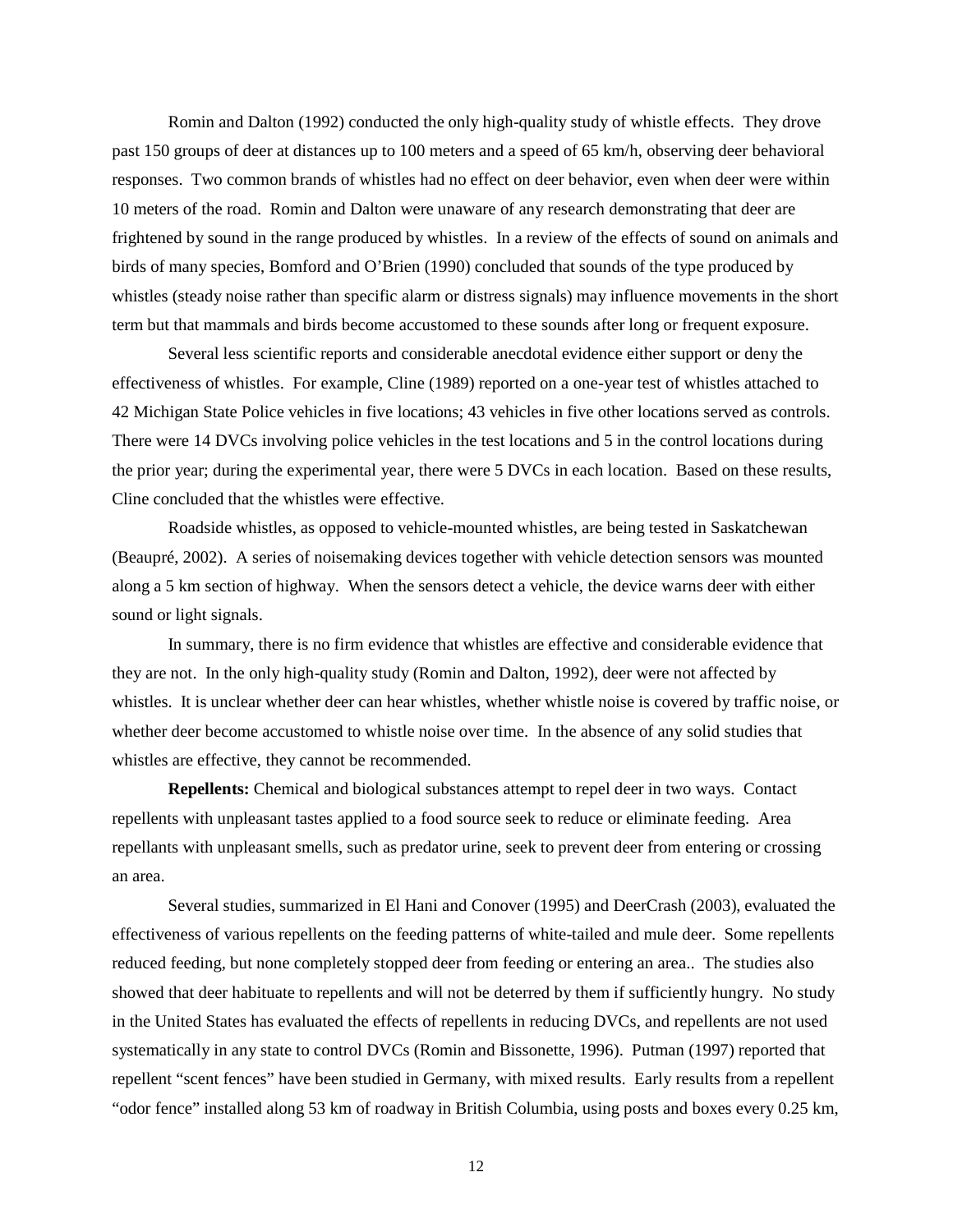reportedly showed a 36 percent DVC reduction from the prior 10 years, and a test of four different repellents along 16 km of roadway on Vancouver Island began in 1999 (DVCR Working Group, 2000).

Repellents are most likely to hinder deer movements when applied in conjunction with fences or other physical barriers (Curtis et al., 1994). Jordan and Richmond (1992) demonstrated that an electric fence treated with repellents was more effective in deterring deer from feeding on apples than an electric fence alone, although repellent effectiveness decreased significantly after several weeks. The combination of repellents and fences has proved useful for home gardens and agricultural fields (Curtis et al., 1994) but would be expensive to install and maintain along highways.

**Intercept feeding:** In certain locations, deer regularly cross roadways to feed. Wood and Wolfe (1988) studied three such road sections in Utah for two years. On the treatment portion of each section, they established and maintained feeding stations more than 1,200 feet away from the roadway. They found lower DVCs in some, but not all, treatment areas. They noted that a feeding program has continuing costs, may make deer dependent on the food provided, and may attract more deer to the roadside. They concluded that intercept feeding may be useful only temporarily in specific situations.

**Salt alternatives:** Some authors suggest that deer may be attracted to roadways by salt applied to melt ice in the winter and that other deicing substances should be used instead (Feldhamer et al., 1986; DeerCrash, 2003). However, no studies have investigated the issue.

#### **METHODS TO AFFECT DEER POPULATIONS**

If there were no deer, or no deer near highways, there would be no DVCs. Deer herd reduction has long been considered an appropriate strategy for reducing DVCs as well as crop and garden losses caused by deer (DeNicola et al., 2000). State transportation department administrators rated herd management as potentially the most effective DVC control strategy, while state wildlife administrators rated it second only to fencing (Sullivan and Messmer, 2003).

The only herd reduction strategy that would completely eliminate DVCs would be to eliminate all deer, which the general public would not accept. Indeed, even in a high DVC area, only a minority of the public wished to reduce the deer population (Stout et al., 1993). In a survey of 10 randomly selected large metropolitan areas, 63 percent of respondents wanted no change in the number of deer in their neighborhoods, 27 percent wanted more deer, and only 10 percent wanted fewer deer (Conover, 1997).

Two reports document how local deer herd management policies can affect DVCs. In 1972, Princeton, New Jersey, passed a no-firearms-discharge ordinance. DVCs then increased by 436 percent in 10 years, from 33 in 1972 to 144 in 1982, compared with no statistically significant change in two adjoining townships where firearms hunting continued to be allowed (Kuser, 1995). Princeton then tried to reduce DVCs and other deer-related problems with deer whistles, reflectors, and increased bowhunting, but DVCs continued to rise, to 167 in 1991 and 227 in 1992.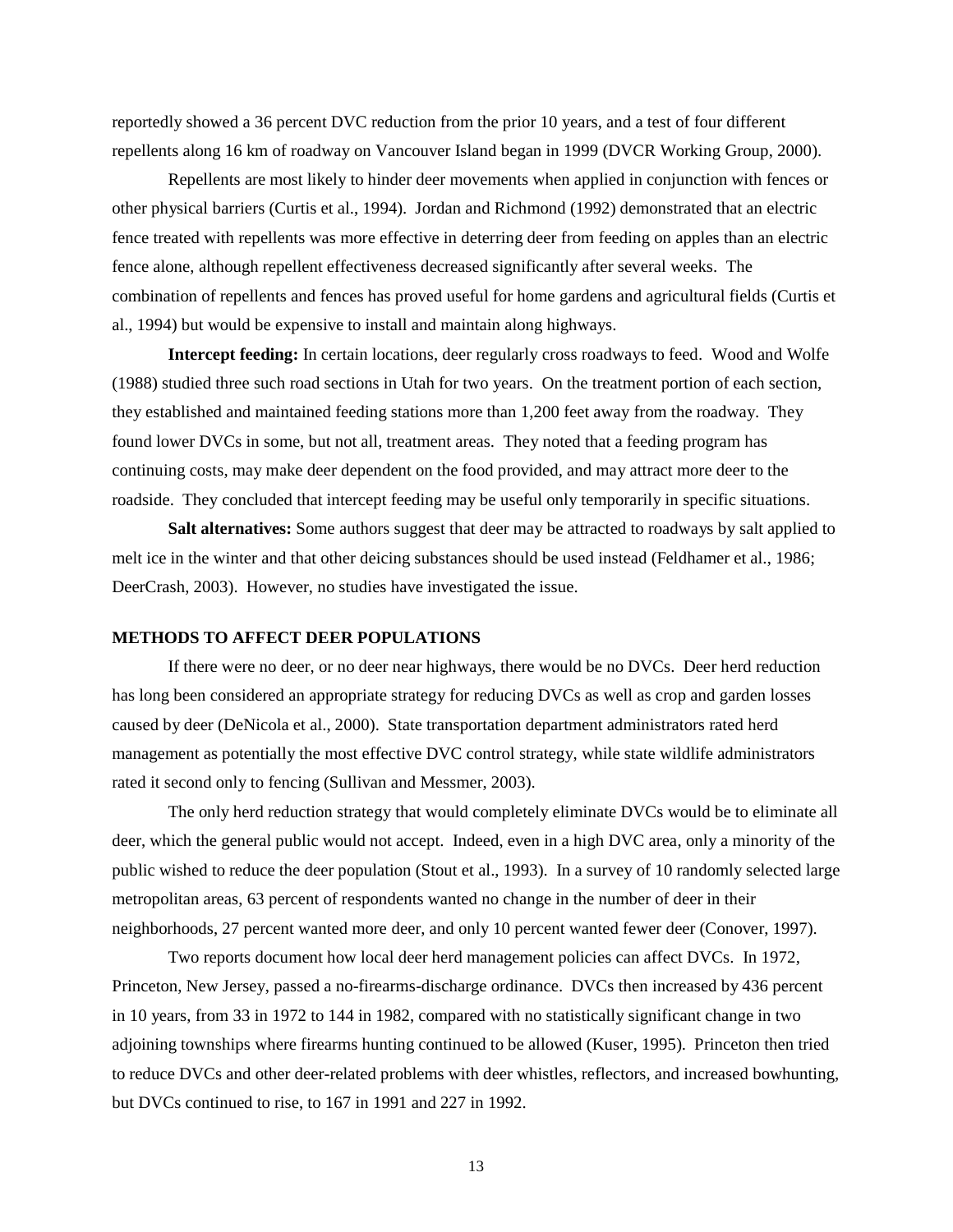Irondequoit, New York, began a selective deer culling and bowhunting program in 1993. About 125 deer were removed in each of the next eight years. DVCs dropped from 227 in 1992 to about 100 annually in the late 1990s (Eckler, 2001).

Although herd reduction can be controversial, common sense and expert opinion agree that substantial and continued herd reductions will reduce DVCs (Danielson and Hubbard 1998; DVCR Working Group, 2000). But many questions remain, including the effectiveness of herd reductions over a large area on DVCs, the amount of herd reduction necessary to reduce DVCs substantially, how deer range and migration patterns influence the effect of herd reductions on DVCs, and how to design costeffective herd reduction programs (Brown et al., 2000). Wisconsin and other states are pursuing aggressive deer herd reduction programs (DVCR Working Group, 2000). Data from these programs may help address these questions.

## **SUMMARY AND CONCLUSIONS**

## **Effective Methods with Solid Scientific Evidence**

Fencing, combined with underpasses and overpasses as appropriate, is the only broadly accepted method that is theoretically sound and proven to be effective. Fencing is expensive to construct and maintain, and even the best fencing will not prevent all deer from entering a roadway.

### **Promising Methods Where More Information Is Needed**

Herd reduction is unquestionably effective in reducing DVCs if the deer population in a specific area is reduced by a substantial amount. More research is needed on the minimum area needed for herd reduction to have a substantial effect and on the expected impact of a given amount of herd reduction on DVCs. A herd reduction strategy should be part of an overall wildlife management program that balances the costs and benefits of maintaining wildlife populations.

Roadside clearing may be effective, although there is very limited information supporting it. Roadside clearing must be part of a broader strategy of roadway design and maintenance.

Both temporary passive signs and active signs appear promising in specific situations, but considerable research is required to evaluate long-term driver response and to improve and test deer detection technology for active signs.

At-grade crossings for deer, perhaps combined with active signs, offer a long-shot chance at providing greater safety than uncontrolled crossings marked only with passive signs. At-grade crossings are most promising for highways crossing mule deer migration routes in western states.

Infrared driver vision technology in vehicles may be effective in the future. Its development and implementation will depend on its usefulness in improving driver night vision overall, not on its effect on DVCs.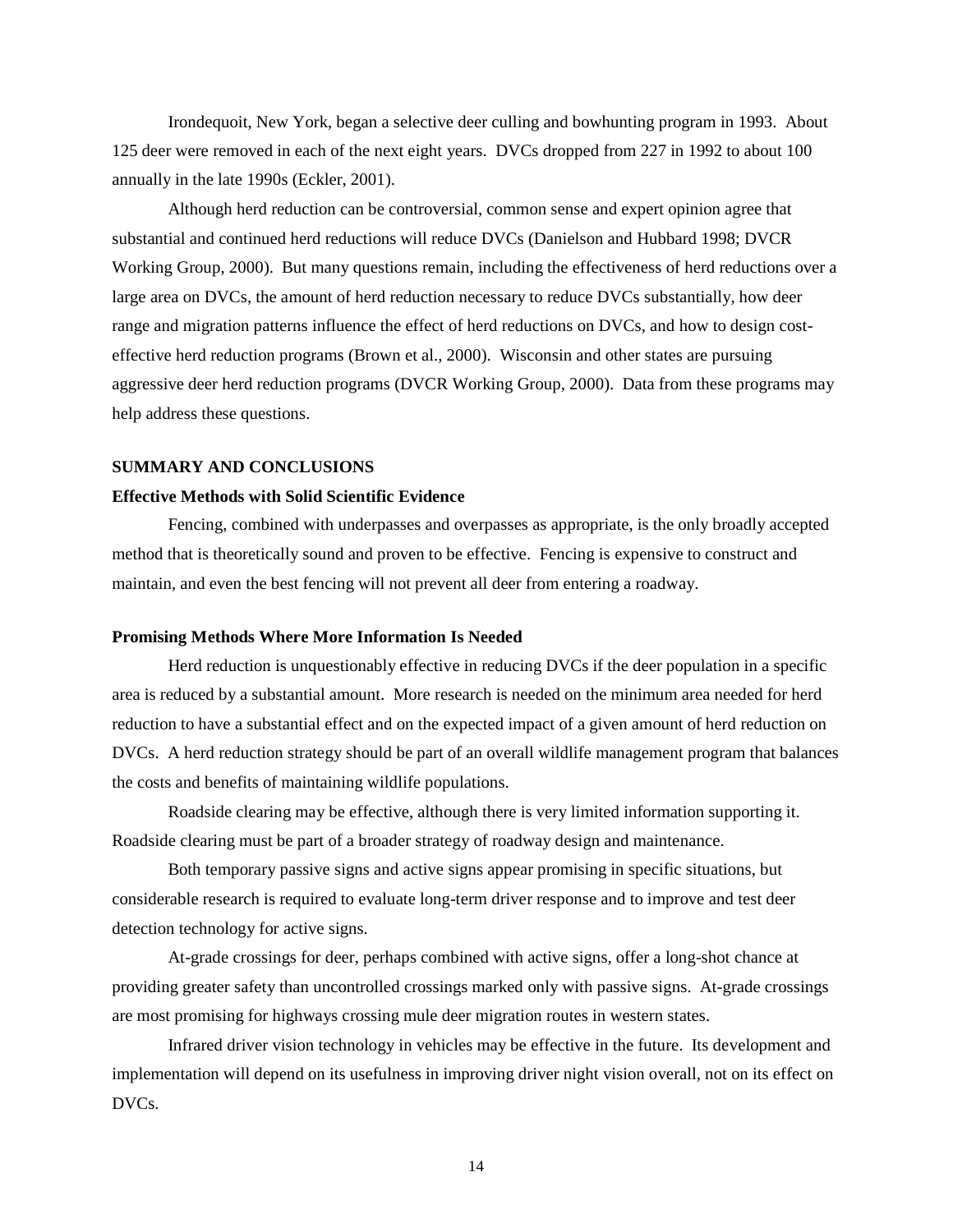#### **Methods With Limited Demonstrated Effectiveness**

Although reflectors have been studied fairly often, most studies were not designed or conducted well. The balance of the available evidence is that reflectors have little long-term effect, especially for white-tailed deer in suburban areas. Additional high-quality studies would be useful to investigate deer response and habituation to light beams and the effectiveness of reflectors when implemented.

Roadside lighting and intercept feeding may have limited effectiveness in specialized situations. Both methods are costly and have side effects that must be considered carefully.

Deer repellents can have limited effectiveness in modifying deer feeding and movement patterns. It is unlikely that repellents will be useful in roadway applications.

#### **Methods that Appear Ineffective Based on Available Evidence**

General education, passive signs, and lower speed limits appear ineffective in influencing driver behavior and reducing DVCs. The lack of good studies proving their ineffectiveness probably results from the unwillingness of funding organizations to allocate resources to study methods that are so unpromising.

### **Ineffective Methods with Evidence from Controlled or Experimental Situations**

Deer whistles and deer flagging signs are not effective.

## **DISCUSSION AND RECOMMENDATIONS**

Previous reviews of DVC control methods (Reed et al., 1979; Bruinderink and Hazebroek, 1996; Putman, 1997; Danielson and Hubbard, 1998; Staines et al., 2001) reached conclusions similar to ours, as did a review of moose-vehicle crashes in Sweden (Lavsund and Sandegren, 1991). There is no quick, cheap method to reduce DVCs. Fencing and herd reduction programs can be effective if they are designed and maintained well, but they are neither cheap nor quick.

DVC control must be part of an overall environmental strategy that balances the competing needs of humans and wildlife. For example, there is a trend in suburban areas to preserve or create green space and wildlife corridors (Houck, 1990). These areas must be carefully planned and coordinated by transportation, natural resource, and urban planning agencies to avoid attracting more deer and increasing DVCs.

#### **Data Collection and Reporting**

States should identify crashes involving deer on their state crash report forms and crash data files rather than aggregating crashes involving all animals. Without this, it is difficult to track DVC totals, trends, and patterns. States also should record precise DVC locations, as Maine does (Maine Department of Transportation, 2002), using GIS or other methods, to identify areas with high DVC frequencies. This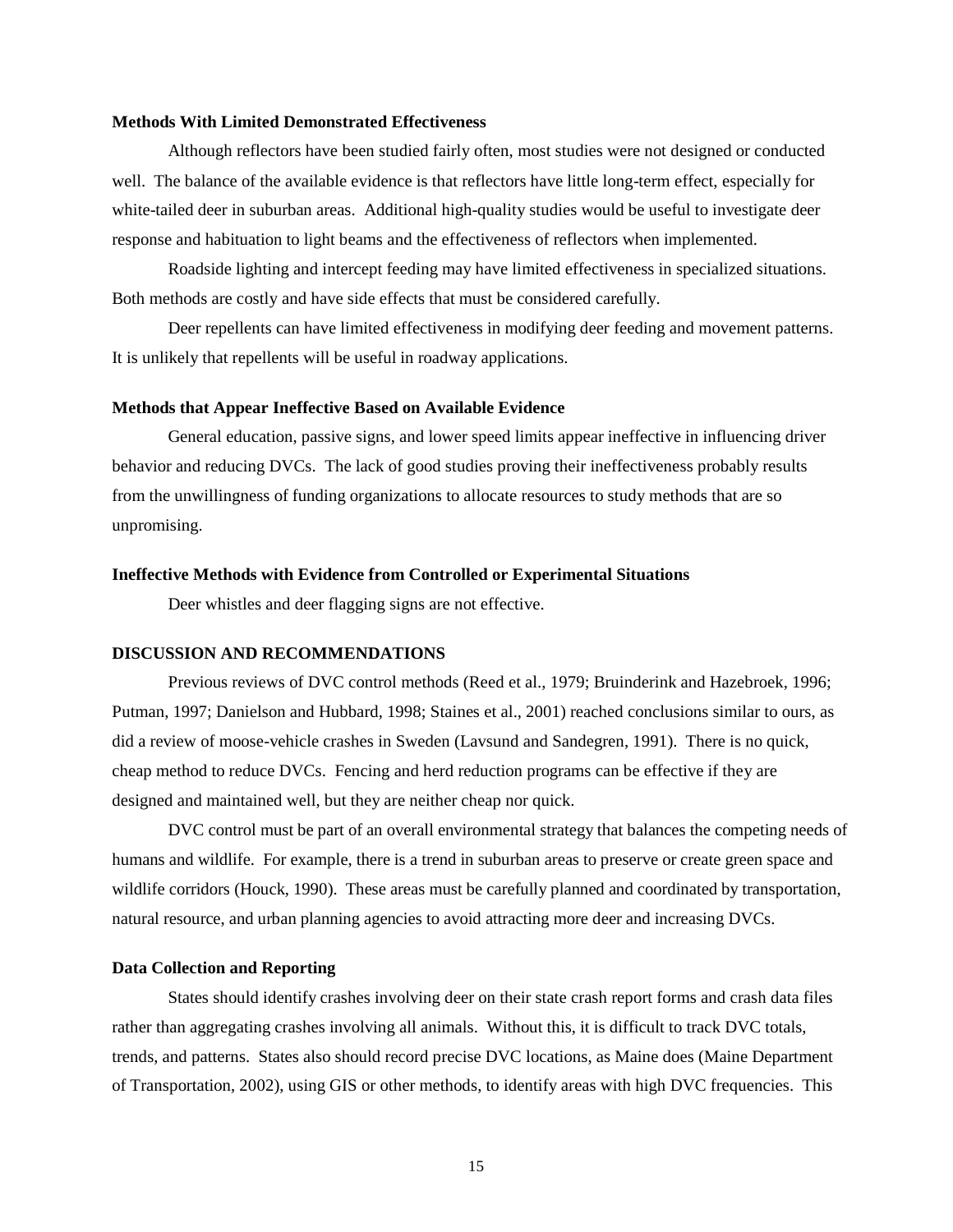information is critical in deciding where fencing, herd reduction, active signs, or other DVC control methods are needed.

# **Research**

Research is needed in the following areas.

- *Herd reduction:* minimum geographic area needed to be effective, effect of different amounts of herd reduction on DVCs in various settings
- *Active signs:* improved deer detection technology, long-term driver response
- *Temporary passive signs and at-grade crossings:* additional field trials under varying circumstances
- *Reflectors:* deer response and habituation, effect of reflector systems as implemented
- *Intensive general education:* effects of intensive driver awareness programs for DVCs in targeted communities
- *Integrated DVC program:* effects of coordinated program including signs, roadside clearing, and general education in specific high DVC locations
- *Data:* multi-state survey of DVC reporting to police, insurance companies, and wildlife agencies

# **ACKNOWLEDGMENTS**

This study was supported by the Insurance Institute for Highway Safety. The opinions, findings, and conclusions are those of the authors and do not necessarily reflect the views of the Insurance Institute for Highway Safety.

# **REFERENCES**

Allen, R.E. and McCullough, D.R. 1976. Deer-car accidents in southern Michigan. *Journal of Wildlife Management* 40:317-25.

Beaupré, V.G. 2002. Pilot project to deter wildlife-vehicle collisions. Press release. Regina, Saskatchewan: Saskatchewan Department of Highways and Transportation. Available: http://www.gov.sk.ca/newsrel/ releases/2002/05/09-326.html.

Bellis, E.D. and Graves, H.B. 1978. Highway fences as deterrents to vehicle-deer collisions. *Transportation Research Record* 674:53-58. Washington, DC: Transportation Research Board.

Bendix. 2002. Bendix begins sale of XVision™ infrared nighttime vision system. Press release. Elyria, OH. Available: http://www.bendix.com/products/XVisionPR.shtml.

Bertwistle, J. 1999. The effects of reduced speed zones on reducing bighorn sheep and elk collisions with vehicles on the Yellowhead Highway in Jasper National Park. *Proceedings of the 1999 International Conference on Wildlife Ecology and Transportation.* Tallahassee, FL: Florida Department of Transportation.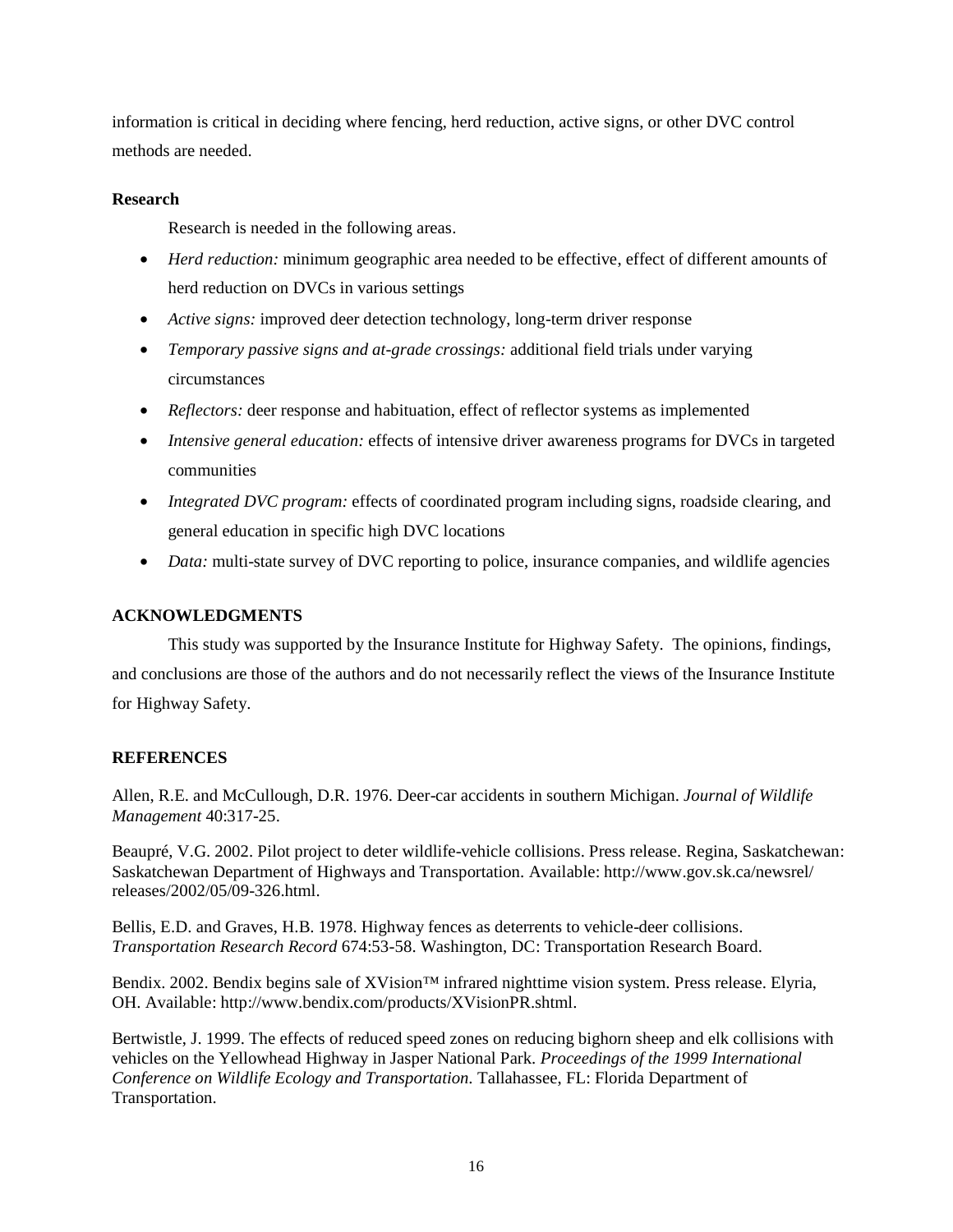Bomford, M. and O'Brien, P.H. 1990. Sonic deterrents in animal damage control: a review of device tests and effectiveness. *Wildlife Society Bulletin* 18:411-22.

Brown, T.L.; Decker, D.J.; Riley, S.J.; Enck, J.W.; Lauber, T.B.; Curtis, P.C. and Mattfeld, G.F. 2000. The future of hunting as a mechanism to control white-tailed deer populations. *Wildlife Society Bulletin* 28:797-807.

Bruinderink, G.W.T.A. and Hazebroek, E. 1996. Ungulate traffic collisions in Europe. *Conservation Biology* 10:1059-67.

Cline, B.C. 1989. The State of Michigan's Car-Deer Whistle Research Project. Lansing, MI: Michigan Department of Management and Budget.

Conover, M.R. 1997. Wildlife management by metropolitan residents in the United States: practices, perceptions, costs, and values. *Wildlife Society Bulletin* 25:306-11.

Conover, M.R.; Pitt, W.C.; Kessler, K.K.; DuBow, T.J. and Sanborn, W.A. 1995. Review of human injuries, illnesses, and economic losses caused by wildlife in the United States. *Wildlife Society Bulletin* 23:407-14.

Curtis, P.D.; Fargione, M.J. and Richmond, M.E. 1994. Preventing deer damage with barrier, electrical, and behavioral fencing systems. *Proceedings of the 16th Vertebrate Pest Conference* (eds. W.S. Halverson and A.C. Crabb), 16:223-227. Davis, CA: University of California, Davis

Danielson, B.J. and Hubbard, M.W. 1998. A literature review for assessing the status of current methods of reducing deer-vehicle collisions. Ames, IA: Iowa Department of Transportation and Iowa Department of Natural Resources.

Decker, D.J.; Loconti Lee, K.M. and Connelly, N.A. 1990. Deer-related vehicular accidents in Tompkins County, New York: incidence, costs, and implications for deer management *Transactions of the Northeast Section of the Wildlife Society* 47:21-26.

DeerCrash. 2003. Countermeasures toolbox. Madison, WI: University of Wisconsin, Madison, Deer-Vehicle Crash Information Clearinghouse. Available: http://www.deercrash.com/toolbox/index.htm.

DeNicola, A.J.; VerCauteren, K.C.; Curtis, P.D. and Hyngstrom, S.C. 2000. *Managing White-Tailed Deer in Suburban Environments: A Technical Guide*. Ithaca, NY: Cornell Cooperative Extension.

DVCR Working Group. 2000. Final Report: Deer Vehicle Collision Reduction Working Group Conference. Madison, WI: Sand County Foundation.

Eckler, J. 2001. Irondequoit Live Deer Spotliight Survey, Fall 2000. Albany NY: New York State Department of Environmental Conservation.

El Hani, A. and Conover, M.R. 1995. Comparative analysis of deer repellents. *Repellents in Wildlife Management Symposium Proceedings*. Fort Collins, CO: National Wildlife Research Center, Animal and Plant Health Inspection Service.

Falk, N.W.; Graves, H.B. and Bellis, E.D. 1978. Highway right-of-way fences as deer deterrents. *Journal of Wildlife Management* 42:646-50.

Feldhamer, G.A.; Gates, J.E.; Harman, D.M.; Loranger, A.J. and Dison, K.R. 1986. Effects of interstate highway fencing on white-tailed deer activity. *Journal of Wildlife Management* 50:497-503.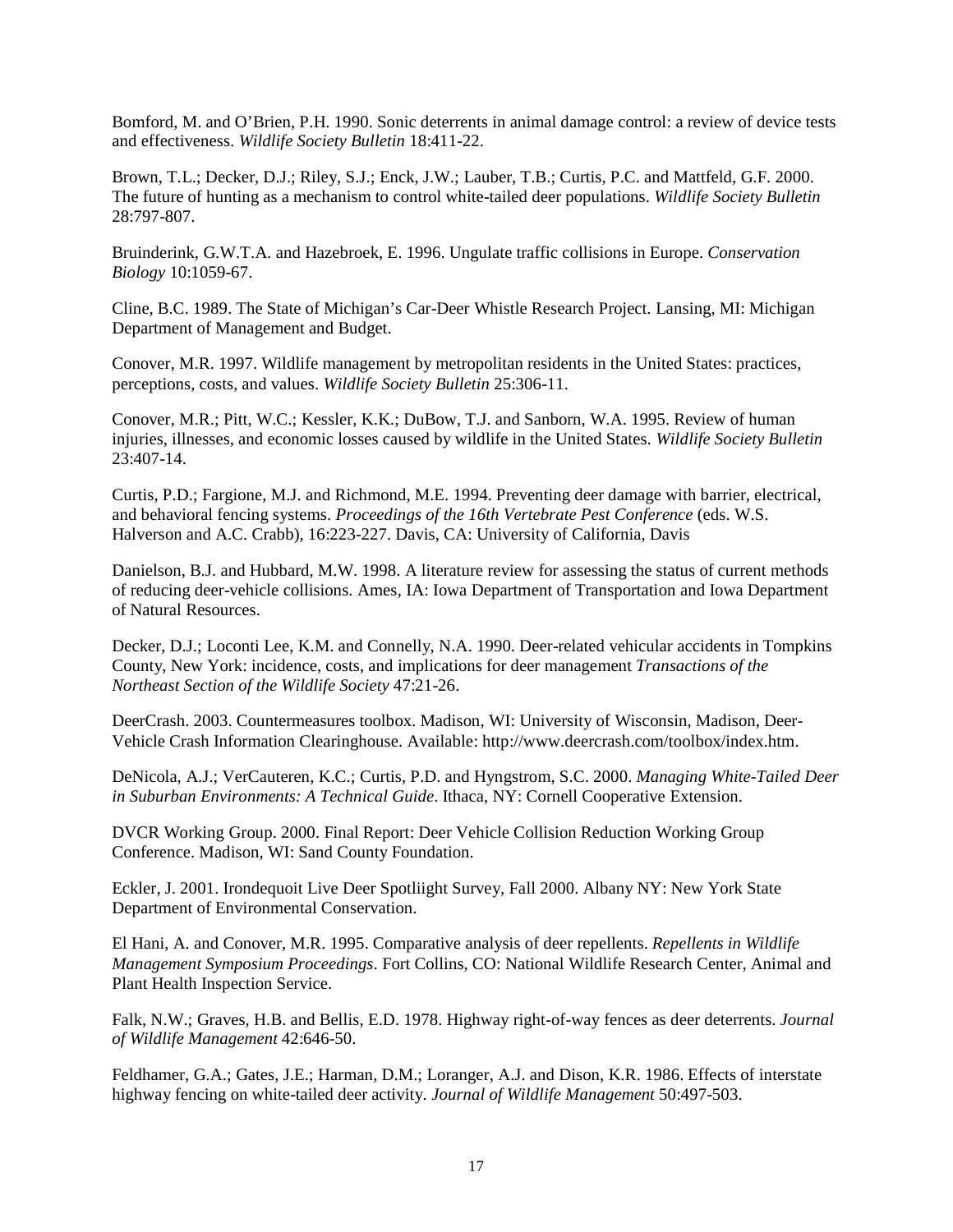Finder, R.A.; Roseberry, J.L. and Woolf, A. 1999. Site and landscape conditions at white-tailed deer/vehicle collision locations in Illinois. *Landscape and Urban Planning* 44:77-85.

Foster, M.L. and Humphrey, S.R. 1995. Use of highway underpasses by Florida panthers and other wildlife. *Wildlife Society Bulletin* 23:95-100.

General Motors. 2000. DeVille becomes first car to offer safety benefits of night vision. Detroit, MI. Available: http://www.gm.com/company/gmability/safety/crash\_avoidance/newfeatures/night\_vision.html.

Gilbert, J.R. 1982. Evaluation of deer mirrors for reducing deer-vehicle collisions. Report no. FHWA-RD-82-061. Washington, DC: Federal Highway Administration.

Gordon, K.M.; Anderson, S.H.; Gribble, B. and Johnson, M. 2001. Evaluation of the FLASH (Flashing Light Animal Sensing Host) system in Nugget Canyon, Wyoming. Report no. FHWA-WY-01/03F. Laramie, WY: University of Wyoming.

Graves, H.B. and Bellis, D.E. 1978. The effectiveness of deer flagging models as deterrents to deer entering highway rights-of-way. Report no. FHWA-PA-78-12. Washington, DC: Federal Highway Administration.

Hartmann, M. 2003. Evaluation of wildlife crossing structures: their use and effectiveness. Missoula, MT: Wildlands Center for Preventing Roads. Available: http://www.wildlandscpr.org/resourcelibrary/reports/ EvaluationByMaureenHartmann.htm.

Houck, M.C. 1990. Metropolitan wildlife refuge system: a strategy for regional natural resource planning. *Wildlife Conservation in Metropolitan Environments* (eds. L.W. Adams and D.L. Leedy), 225-29. Columbia, MD: National Institute for Urban Wildlife.

Highway Safety Information System. 1995. Investigation of crashes with animals. Report no FHWA-RD-94-156. Washington, DC: Federal Highway Administration.

Hubbard, M.W.; Danielson, B.J. and Schmitz, R.A. 2000. Factors influencing the location of deer-vehicle accidents in Iowa. *Journal of Wildlife Management* 64:707-13.

Jaren, V.; Andersen, R.; Ulleberg, M.; Pedersen, P.H. and Wiseth, B. 1991. Moose-train collisions: the effects of vegetation removal with a cost-benefit analysis. *Alces* 27:93-99.

Jordan, D.M. Jr. and Richmond, M.E. 1992. Effectiveness of a vertical 3-wire electrical fence modified with attractants or repellents as a deer exclosure. *Proceedings of the Fifth Eastern Wildlife Damage Control Conference*, 44-47.

Knapp, K. 2001. Midwest deer-vehicle crash facts. Madison, WI: University of Wisconsin, Madison, Deer-Vehicle Crash Information Clearinghouse.

Knox, W.M. 1997. Historical changes in the abundance and distribution of deer in Virginia. *The Science of Overabundance* (eds. W.J. McShea, H.B. Underwood, and J.H. Rappole). Washington, DC: Smithsonian Institution Press.

Kuser, J. 1995. Deer and people in Princeton, New Jersey, 1971-1993. *Urban Deer: A Manageable Resource? Proceedings of the 1993 Symposium of the North Central Section, the Wildlife Society* (ed. J.B. McAninch), 47-50.

Lavsund, S. and Sandegren, F. 1991. Moose-vehicle relations in Sweden: a review. *Alces* 27:118-26.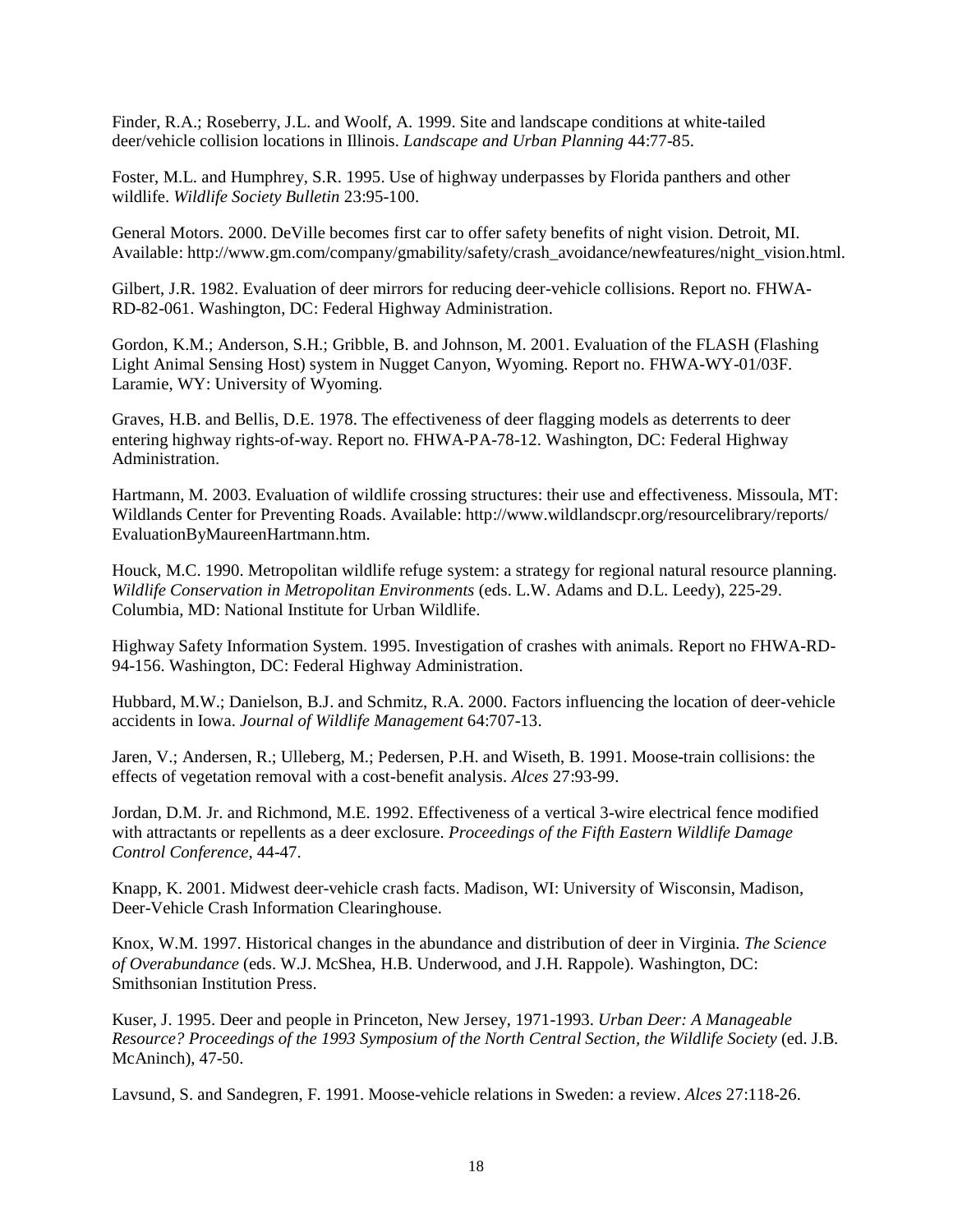Lehnert, M.E. and Bissonette, J.A. 1997. Effectiveness of highway crosswalk structures at reducing deervehicle collisions. *Wildlife Society Bulletin* 25:809-18.

Ludwig, J. and Bremicker, T. 1983. Evaluation of 2.4m fences and one-way gates for reducing deervehicle collisions in Minnesota. *Transportation Research Record* 913:19-22. Washington, DC: Transportation Research Board.

Maine Department of Transportation. 2002. Maine deer crashes, 1999-2001. Augusta ME: Maine Department of Transportation.

McCabe. T.R. and McCabe, R.D. 1997. Recounting whitetails past. *The Science of Overabundance* (eds. W.J. McShea, H.B. Underwood, and J.H. Rappole). Washington, DC: Smithsonian Institution Press.

Messmer, T.A.; Hendricks, C.W. and Klimack, P.W. 2000. Modifying human behavior to reduce wildlifevehicle collisions using temporary signage. *Wildlife and Highways: Seeking Solutions to an Ecological and Socio-Economic Dilemma* – Seventh Annual Meeting of the Wildlife Society, 134-47.

Olbrich, P. 1984. Untersuchung der Wirksamkeit von Woldwarnreflektoren und der Eignung von Wilddurchlassen. *Zeitschrift für Jagdwissenschaft* 30:101-16.

O'Neill, B. 2001. Seat belt use: where we've been, where we are, and what's next. *2001 Seat Belt Summit: Policy Options for Increasing Seat Belt Use in the United States in 2001 and Beyond*, Appendix A. Arlington, VA: Automotive Coalition for Traffic Safety.

Pafko, F. and Kovach, B. 1996. Minnesota experience with deer reflectors. *Proceedings of Transportation and Wildlife: Reducing Wildlife Mortality and Improving Wildlife Passageways Across Transportation Corridors*, 116-124. Tallahassee, FL: Florida Department of Transportation.

Pojar, T.M.; Reed, D.F.; Reseigh, T.C. and Woodard, T.N. 1975. Effectiveness of a lighted, animated deer crossing sign. *Journal of Wildlife Management* 39:87-91.

Puglisi, M.J.; Lindzey, J.S. and Bellis, E.D. 1974. Factors associated with highway mortality of whitetailed deer. *Journal of Wildlife Management* 38:799-807.

Putman, R.J. 1997. Deer and road traffic accidents: options for management. *Journal of Environmental Management* 51:43-57.

Reed, D.F. 1981. Mule deer behavior at a highway underpass exit. *Journal of Wildlife Management* 45:542-43.

Reed, D.F.; Beck, T.D. and Woodard, T.N. 1982. Methods of reducing deer-vehicle accidents: benefitcost analysis. *Wildlife Society Bulletin* 10:349-54.

Reed, D.F.; Pojar, T.M. and Woodard, T.N. 1974. Use of one-way gates by mule deer. *Journal of Wildlife Management* 38:9-15.

Reed, D.F. and Woodard, T.N. 1981. Effectiveness of highway lighting in reducing deer-vehicle collisions. *Journal of Wildlife Management* 45:721-26.

Reed, D.F.; Woodard, T.N. and Beck, T.D.I. 1979. Regional deer-vehicle accident research. Report no. FHWA-CO-RD-79-11. Denver, CO: Colorado Division of Wildlife.

Reed, D.F.; Woodard, T.N. and Pojar, T.M. 1975. Behavioral response of mule deer to a highway underpass. *Journal of Wildlife Management* 39:361-67.